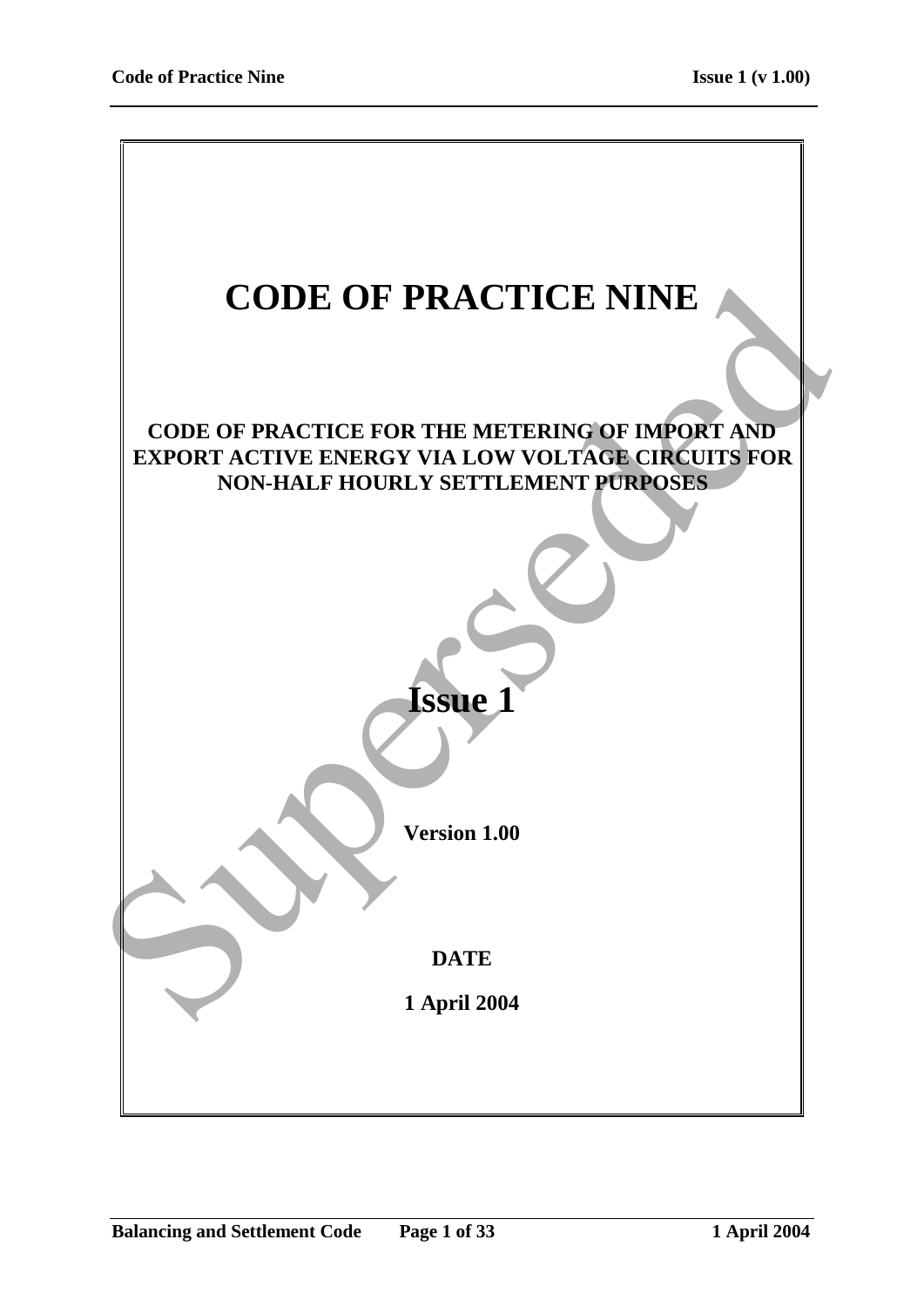# **Code of Practice Nine**

# **CODE OF PRACTICE FOR THE METERING OF IMPORT AND EXPORT ACTIVE ENERGY VIA LOW VOLTAGE CIRCUITS FOR NON-HALF HOURLY SETTLEMENT PURPOSES**

- 1. Reference is made to the Balancing and Settlement Code for the Electricity Industry in England and Wales dated 31 October 2000 and, in particular, to the definitions of "Code of Practice" in Annex X.1 thereof.
- 2. This is Code of Practice Nine Issue 1, Version 1.00
- 3. This Code of Practice shall apply to Metering Systems comprising Metering Equipment that is subject to the requirements of Section L of the Balancing and Settlement Code.
- 4. This Code of Practice is to be effective from 1 April 2004.
- 5. This Code of Practice has been approved by the Panel.

For and on behalf of the Panel.

 $\overline{\phantom{a}}$ 

This document contains materials the copyright and other intellectual property rights in which are vested in ELEXON Limited or which appear with the consent of the copyright owner. These materials are made available for you to review and to copy for the purposes of the establishment, operation or participation in electricity trading arrangements in Great Britain under the Code and the consultation process now taking place in relation thereto. All other commercial use is prohibited. Unless you are a person having an interest in electricity trading in Great Britain under the Code you are not permitted to view, download, modify, copy, distribute, transmit, store, reproduce or otherwise use, publish, licence, transfer, sell or create derivative works (in whatever format) from this document or any information obtained from this document otherwise than for personal, academic or other non-commercial purposes. All copyright and other proprietary notices contained in the original material must be retained on any copy that you make. All other rights of the copyright owner not expressly dealt with above are reserved. 1. Reference is made to the Balancing and Settlement Code for the Electricity-Industry in England and Walse dated 31 October 2000 und, in particular, to the definitions of<br>
Code of Practice in Amax X.1 thereof.<br>
2. This is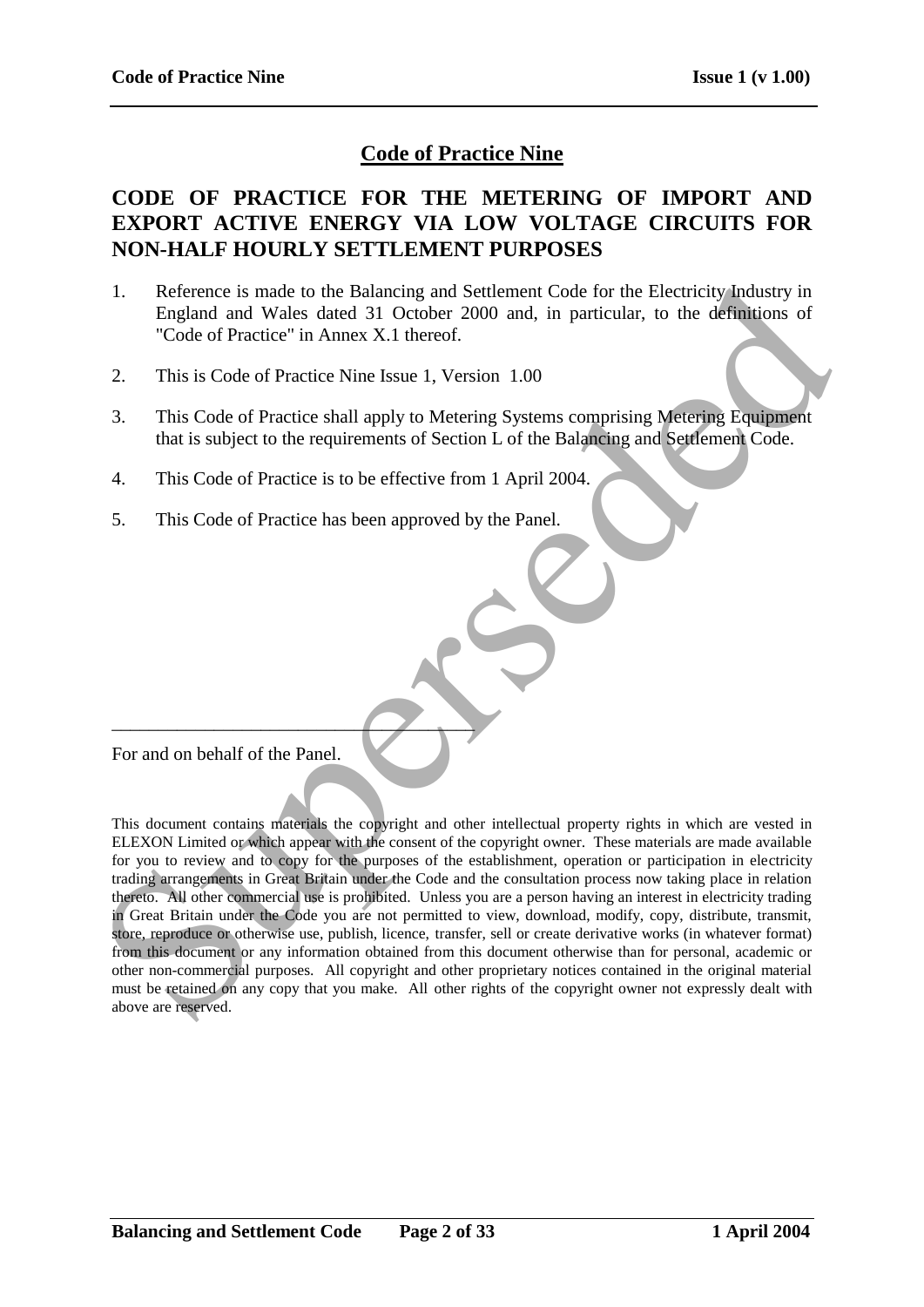#### AMENDMENT RECORD

| <b>ISSUE</b> | <b>DATE</b>            | <b>VERSION</b> | <b>CHANGES</b>       | <b>AUTHOR</b>             | <b>APPROVED</b> |
|--------------|------------------------|----------------|----------------------|---------------------------|-----------------|
| $\mathbf 1$  | $1$ April $\,$<br>2004 | $1.00\,$       | First Approved Issue | $\mathop{\mathrm{COPEG}}$ |                 |
|              |                        |                |                      |                           |                 |
|              |                        |                |                      |                           |                 |
|              |                        |                |                      |                           |                 |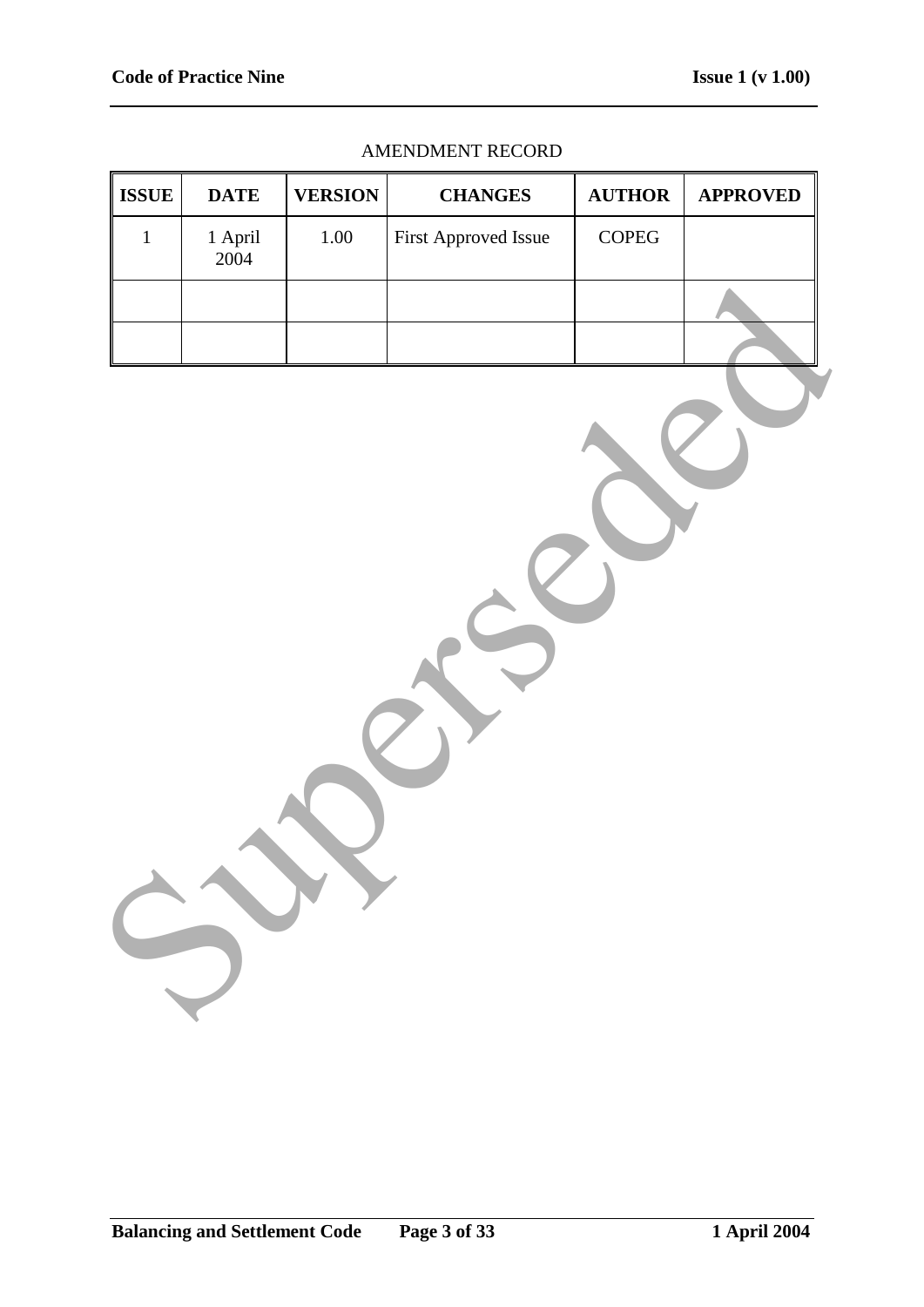# CODE OF PRACTICE FOR THE METERING OF IMPORT AND EXPORT ACTIVE ENERGY VIA LOW VOLTAGE CIRCUITS FOR NON-HALF HOURLY SETTLEMENT PURPOSES

| 1.  |                                                                      |    |
|-----|----------------------------------------------------------------------|----|
| 2.  |                                                                      |    |
|     |                                                                      |    |
| 3.  |                                                                      |    |
| 4.  |                                                                      |    |
| 4.1 |                                                                      |    |
|     | 4.1.1                                                                |    |
| 4.2 |                                                                      |    |
|     | 4.2.1                                                                |    |
|     | 4.2.2                                                                |    |
|     | 4.2.3                                                                |    |
|     | 4.2.4                                                                |    |
|     | 4.2.5                                                                |    |
|     | 4.2.6                                                                |    |
| 5.  | MEASUREMENT CRITERIA - CURRENT TRANSFORMER OPERATED METERS 16        |    |
| 5.1 |                                                                      |    |
|     | 5.1.1                                                                |    |
| 5.2 |                                                                      |    |
|     | 5.2.1                                                                |    |
|     | 5.2.2                                                                |    |
|     | 5.2.3                                                                |    |
|     | 5.2.4                                                                |    |
|     | 5.2.5                                                                |    |
|     | 5.2.6                                                                |    |
|     | 5.2.7                                                                |    |
|     | 5.2.8                                                                |    |
|     | 5.2.9                                                                |    |
|     | 5.2.10                                                               |    |
| 6.  |                                                                      |    |
| 6.1 |                                                                      |    |
|     | 6.1.1                                                                |    |
| 6.2 |                                                                      |    |
| 6.3 |                                                                      |    |
|     | 6.3.1 Meters and Telemeters                                          | 21 |
|     | 6.3.2                                                                |    |
|     | 6.3.3                                                                |    |
|     | 6.3.4                                                                |    |
|     | 6.3.5                                                                |    |
| 7.  |                                                                      |    |
| 7.1 |                                                                      |    |
| 7.2 | METER OPERATION CODE OF PRACTICE AGREEMENT (MOCOPA) REQUIREMENTS  25 |    |
| 7.3 |                                                                      |    |
| 8.  |                                                                      |    |
| 8.1 |                                                                      |    |
|     | 8.1.1                                                                |    |
|     |                                                                      |    |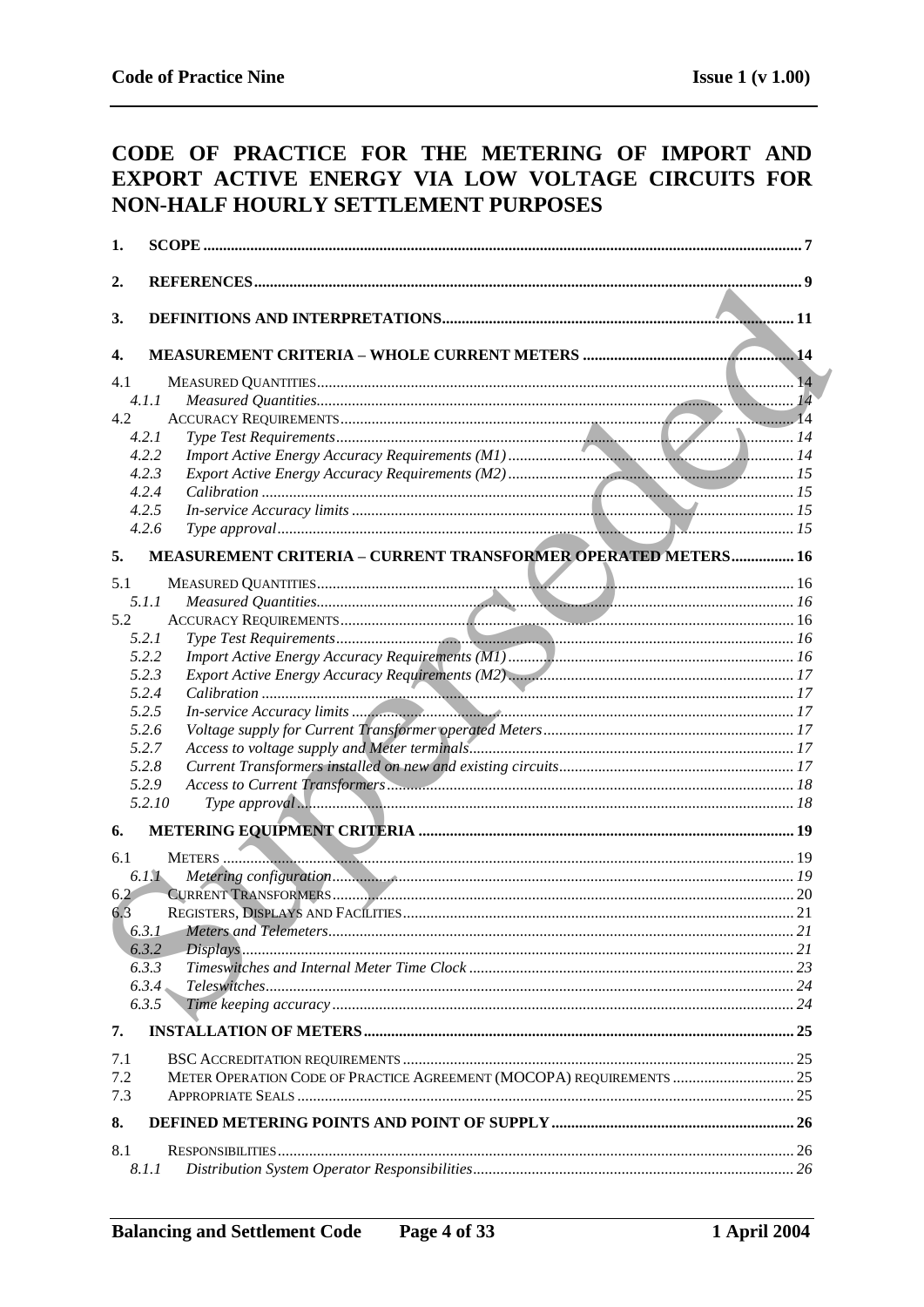| 8.1.2                                                                                  |    |
|----------------------------------------------------------------------------------------|----|
| MULTI-RATE WHOLE CURRENT METER - WHERE THE SVA CUSTOMER'S INSTALLATION DOES NOT<br>8.2 |    |
|                                                                                        |    |
| 8.2.1                                                                                  |    |
| 8.3                                                                                    |    |
| 8.3.1                                                                                  |    |
| 8.3.2                                                                                  |    |
| 8.3.3                                                                                  |    |
| 8.4                                                                                    |    |
| 8.4.1                                                                                  |    |
| 8.4.2                                                                                  |    |
| 8.4.3                                                                                  |    |
|                                                                                        | 32 |
| 9.                                                                                     |    |
|                                                                                        |    |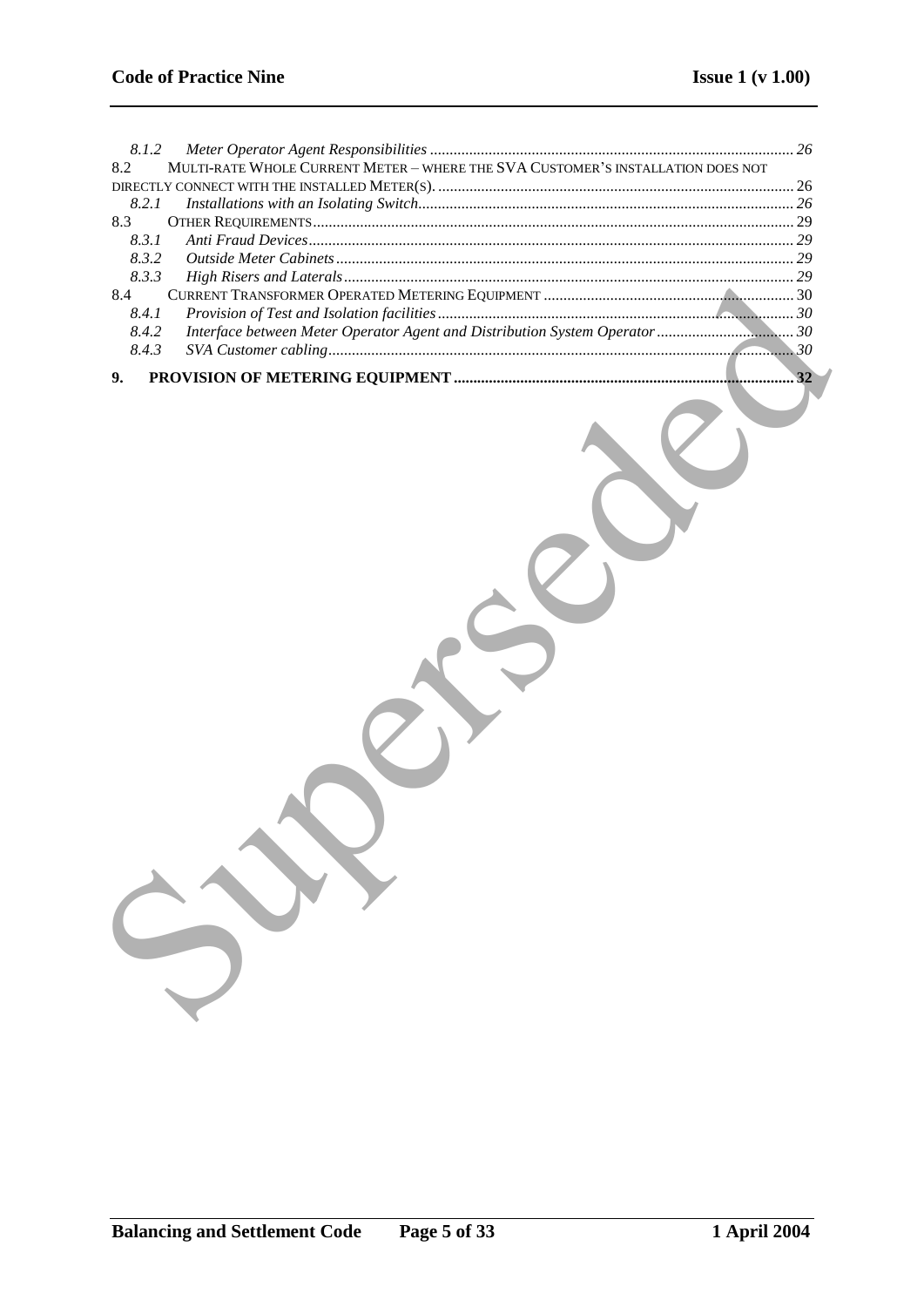### **FOREWORD**

This Code of Practice defines the minimum requirements for whole current and transformer operated Metering Equipment at the Defined Metering Point for the measurement of Import and Export Active Energy via low voltage circuits for Non-Half Hourly Settlement purposes.

BSCCo shall retain copies of, inter alia, the Code of Practice together with copies of all documents referred to in them, in accordance with the provisions of the Balancing and Settlement Code (the Code).

documents referred to in them, in accordance with the provisions of the Bankreine and<br>Seutement Code (the Code).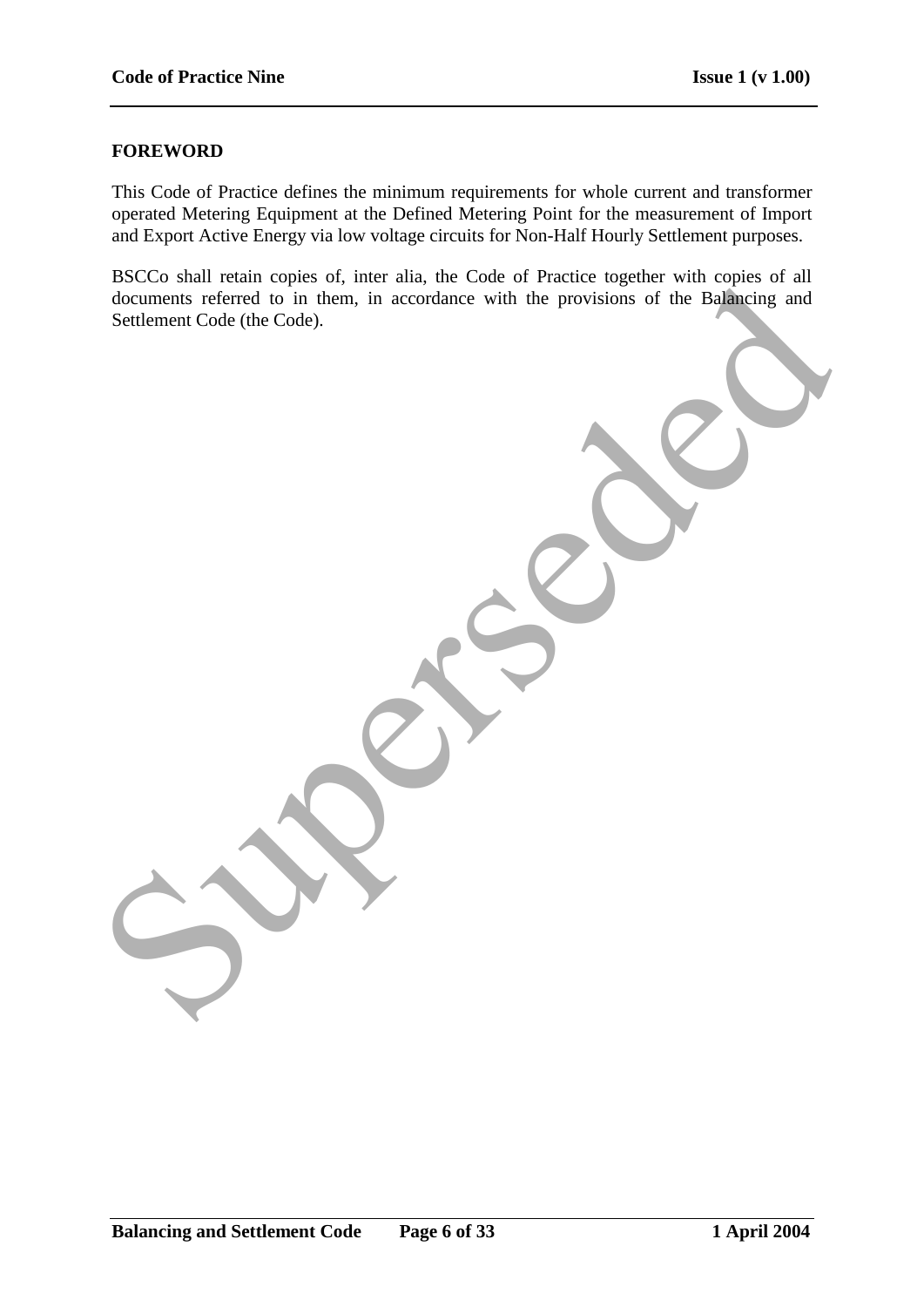# **1. SCOPE**

This Code of Practice states the practices that shall be employed and the facilities that shall be provided for the measurement and recording of the quantities required for Settlement and other purposes. This Code of Practice does not currently cover the measurement of gross generation.

This Code of Practice specifically applies to whole current and transformer operated Metering Equipment to be installed **FOR THE METERING OF IMPORT AND EXPORT ACTIVE ENERGY VIA LOW VOLTAGE CIRCUITS FOR NON-HALF HOURLY SETTLEMENT PURPOSES.** Survayers (Cole of Practice specifically applies to whole current and transformer operated Metering<br>
This Code of Practice Specifically applies to whole current and transformer operated Metering<br>
AcTIVE ENNERGY VIA LOW VOL

This Code of Practice only applies to whole current and current transformer operated Metering Equipment for Import and Export Active Energy measured in kWh. No provision is made for the measurement of Reactive or Apparent Energy or any Maximum Demand.

The following areas are not specified within this Code of Practice:

MOA arrangements where more than one MOA exists at a Site;

Prepayment Metering;

Complex Tariff Arrangements;

Revenue Protection/Security; and

Data Communications.

This Code of Practice defines the extent of Metering Equipment to be installed by a Meter Operator Agent in fulfilling its role in the installation and maintenance of equipment for Non-Half Hourly Settlement purposes.

This Code of Practice derives force from the Balancing and Settlement Code, and in particular the metering provisions contained in Section L, to which reference should be made. It should also be read in conjunction with the relevant BSC Procedures.

This Code of Practice does not contain the calibration, testing and commissioning requirements for Metering Equipment used for Settlement purposes. These requirements are detailed in Code of Practice Four - "Code of Practice for Calibration, Testing and Commissioning Requirements for Metering Equipment for Settlement Purposes".

Dispensations from the requirements of this Code of Practice may be sought in accordance with the Balancing and Settlement Code and BSC Procedure BSCP32.

In the event of an inconsistency between the provisions of this Code of Practice and the Balancing and Settlement Code, the provisions of the Balancing and Settlement Code shall prevail.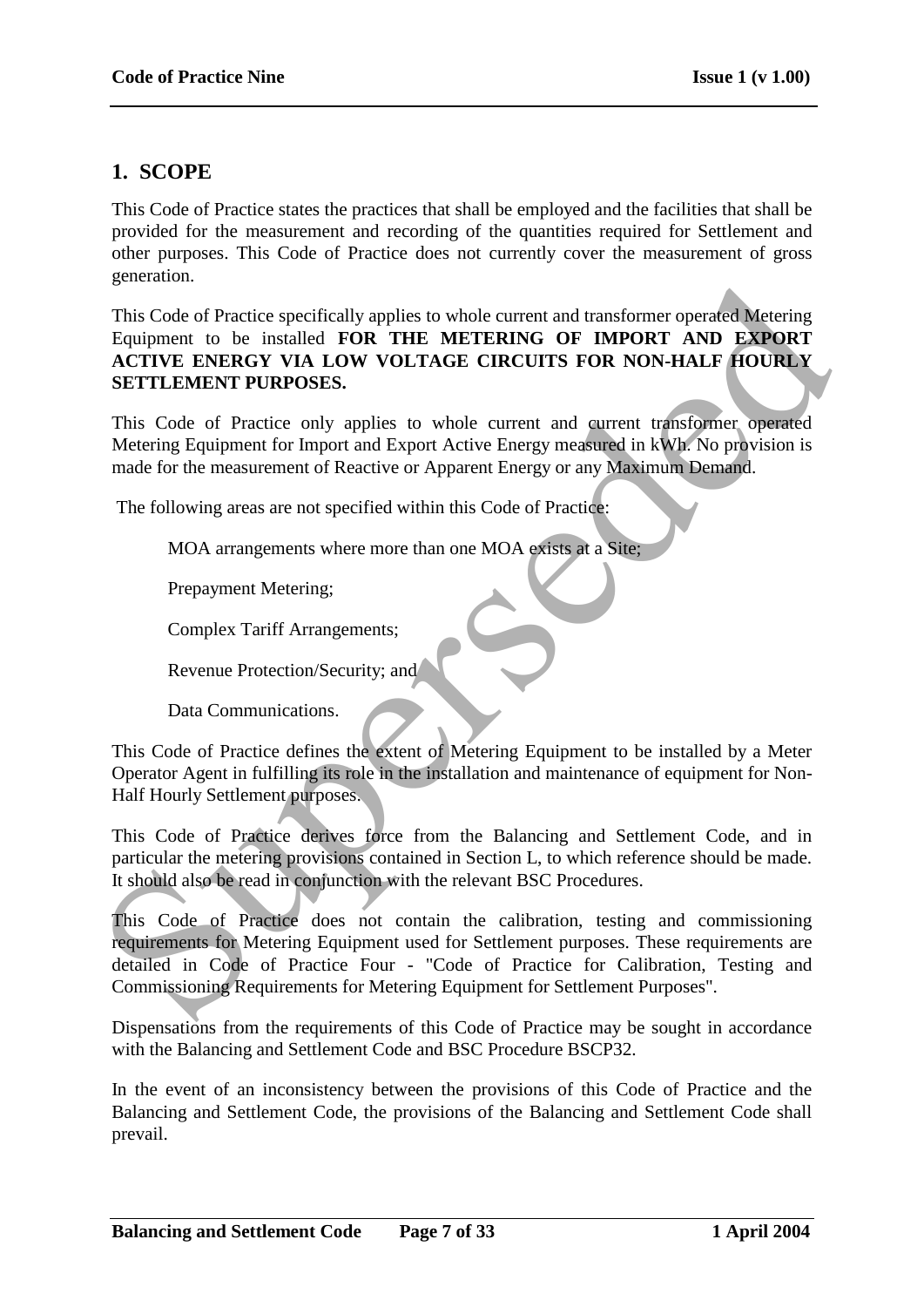Compliance with this Code of Practice may be attained by the use one of the following techniques:

- (i) a single Meter containing measuring elements for Import and Export ; or
- (ii) two separate Meters containing a single measuring element for each of Import and Export. Superseded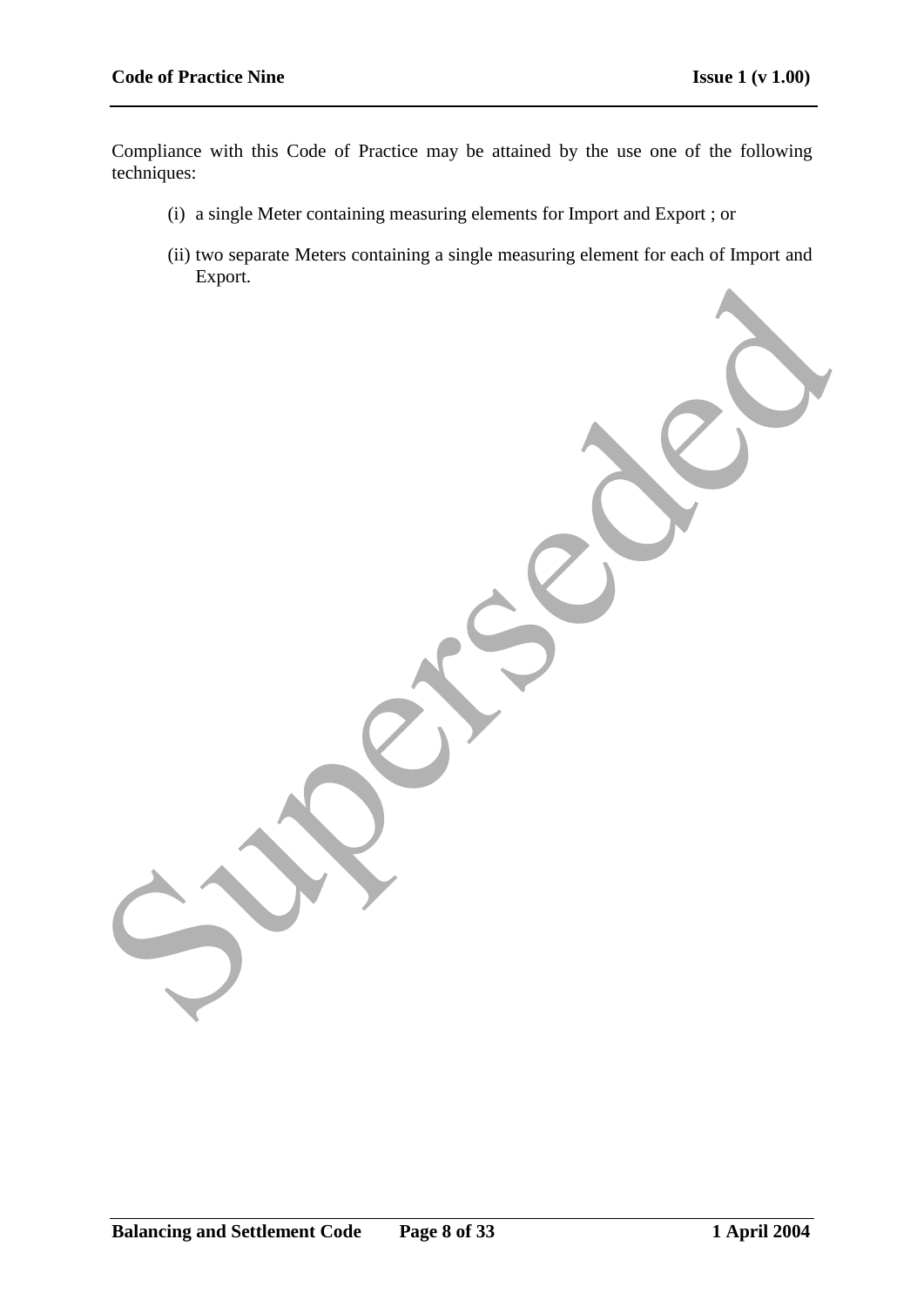# **2. REFERENCES**

The following documents are referred to in the text:-

| BS EN 62053:2003                                                   | Electricity metering equipment (a.c.)                                                                                                         |
|--------------------------------------------------------------------|-----------------------------------------------------------------------------------------------------------------------------------------------|
| BS EN 61038: 1993                                                  | Specification for time switches for tariff and<br>load control.                                                                               |
| BS 7856: 1996                                                      | 'Code of Practice for Design of Alternating<br><b>Current Watt-Hour Meters for Active Energy</b><br>(Classes 1 and 2)'                        |
| BS 7951:2000                                                       | 'Electricity Meters. Alternating current single<br>phase watt-hour Telemeters of accuracy class 1<br>or $2.7$                                 |
| BS EN 60044-1:1999                                                 | 'Instrument Transformers - Part 1: Current<br>Transformers'                                                                                   |
| <b>BEBS 1973</b>                                                   | Timeswitches, restricted hour and time of day<br>tariffs.                                                                                     |
| <b>Balancing and Settlement Code</b><br><b>BSC Procedures List</b> | 'Section X; Annex X-1 and Sections L and S'<br>See BSC Section H 1.3.2 (a) – Code<br><b>Subsidiary Documents'</b>                             |
| Code of Practice Four                                              | 'Code of Practice for Calibration, Testing and<br><b>Commissioning Requirements for Metering</b><br><b>Equipment for Settlement Purposes'</b> |
| <b>Electricity Act 1989</b>                                        | 'Schedule 7, as amended by Schedule 1, to the<br>Competition and Services (Utilities) Act 1992.'                                              |
| Statutory Instrument 2002 No. 2665                                 | 'The Electricity Safety, Quality and Continuity<br>Regulations 2002'                                                                          |
| Statutory Instrument 1998 No. 1565                                 | The Meters (Approval of Pattern or<br><b>Construction and Manner of Installation</b> )<br>Regulations 1998.                                   |
| Statutory Instrument 1998 No.1566                                  | 'Electricity – The Meters (Certification)<br>Regulations 1998.'                                                                               |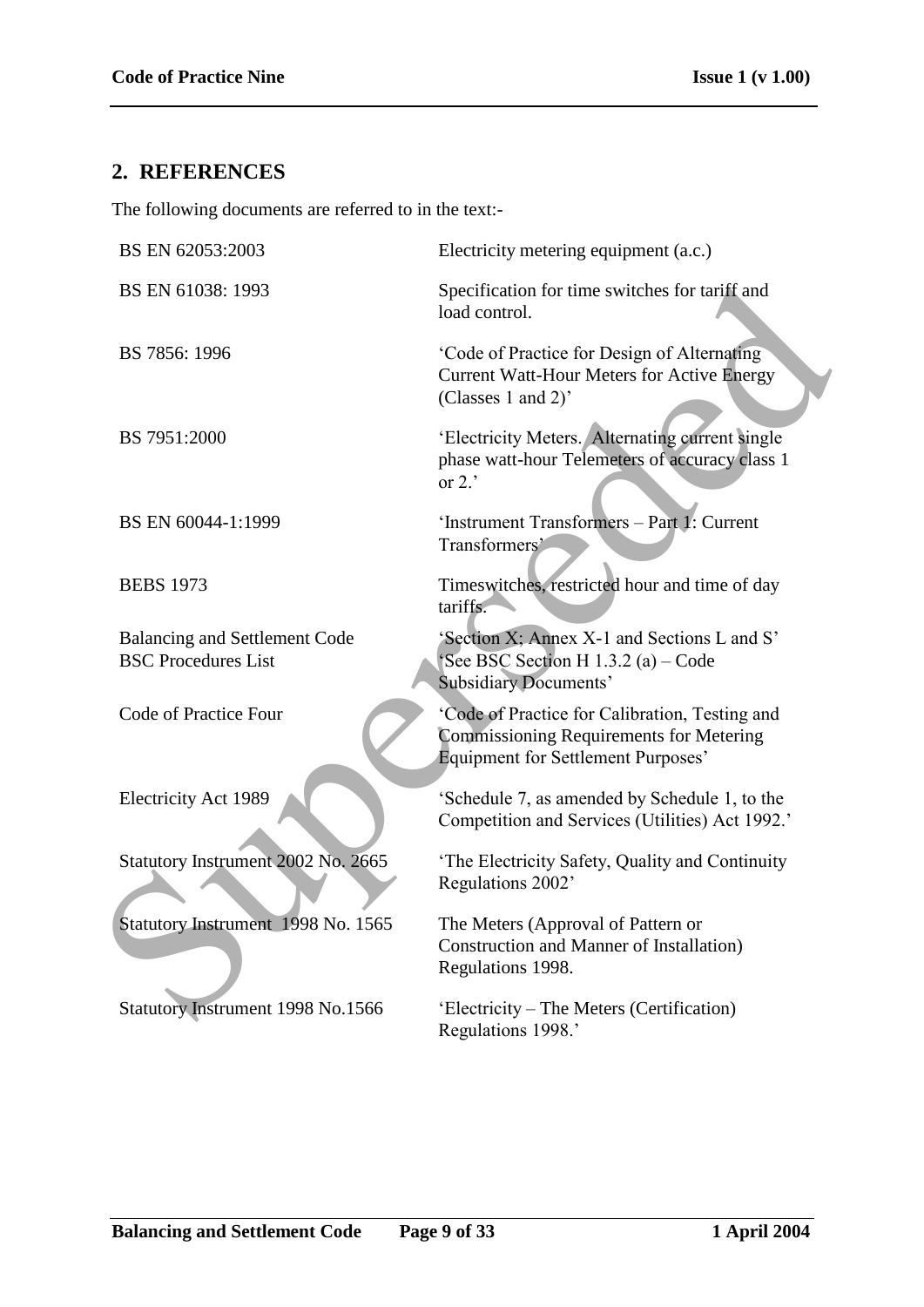Meter Operation Code of Practice  $Agreement<sup>1</sup> (MOCOPA)$ 

"Agreement between Meter Operators and Distribution Businesses governing arrangements for safety and technical competence'

BS 7647 (1993) "Specification for Radio Teleswitches for tariff and load control"

Utilities Act 2000 <br>
'Utilities Act 2000' Unificies Act 2000

1

<sup>&</sup>lt;sup>1</sup> The Meter Operation Code of Practice Agreement is a voluntary agreement between Licenced Distribution System Operators and Meter Operator Agents.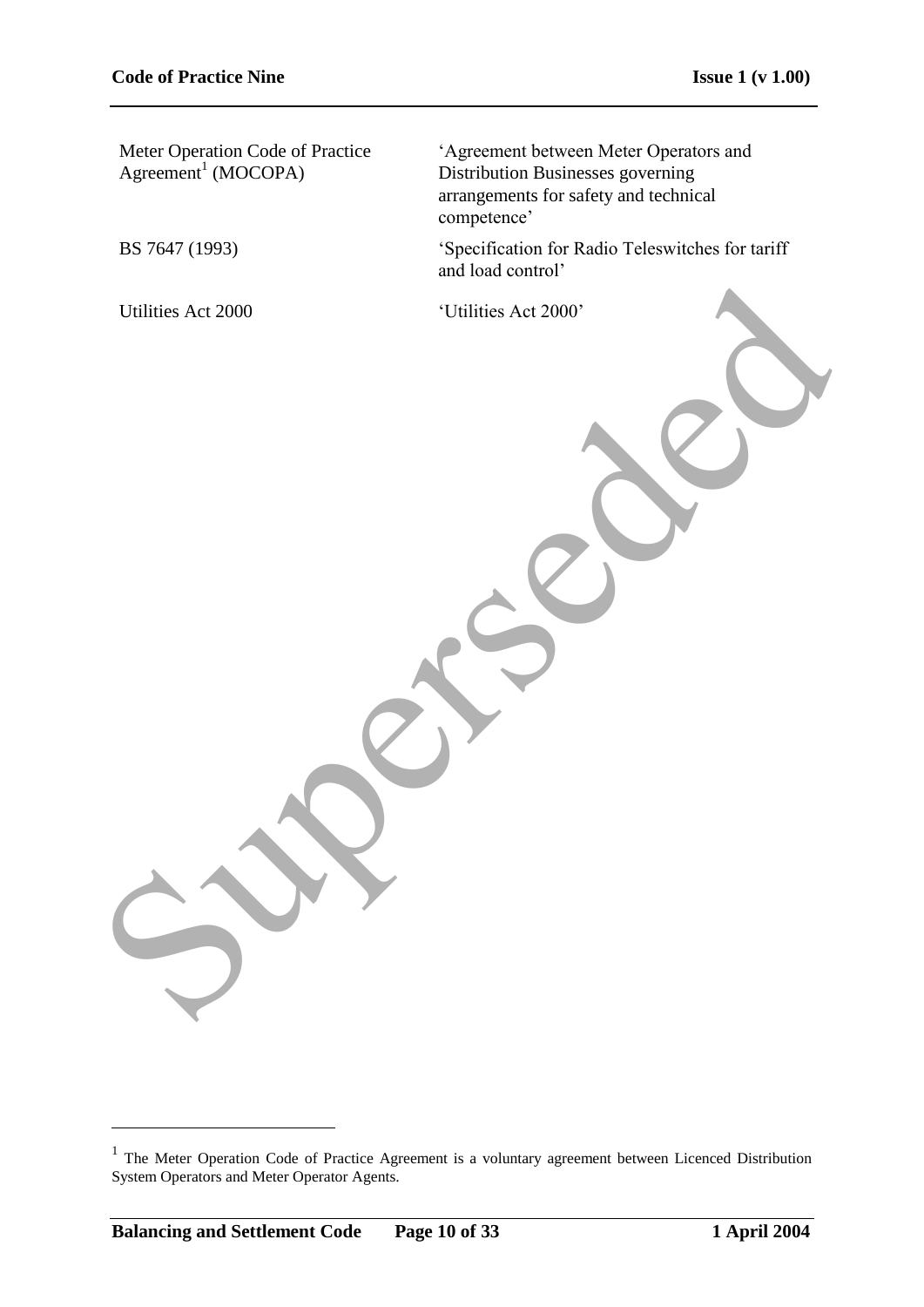# **3. DEFINITIONS AND INTERPRETATIONS**

Save as otherwise expressly provided herein, words and expressions used in this Code of Practice shall have the meanings attributed to them in the Balancing and Settlement Code and are included for the purpose of clarification.

Note: \* indicates definitions in the Balancing and Settlement Code.

Note:  $\dagger$  indicates definitions which supplement or complement those in the Balancing and Settlement Code.

Note: ‡ indicates definitions specific to this Code of Practice

3.1 Active Energy \*

Active Energy means the electrical energy produced, flowing or supplied by an electric circuit during a time interval, being the integral with respect to time of the instantaneous Active Power, measured in units of watt-hours or standard multiples thereof.

3.2 Active Power \*

Active Power means the product of voltage and the in-phase component of alternating current measured in units of watts and standard multiples thereof, that is:-

```
1,000 Watts = 1 kW
```
 $1,000 \text{ kW} = 1 \text{ MW}$ 

# 3.3 Certified

Certified means a meter conforming with the Statutory Instrument, 1998 No.1566 "Electricity – The Meters (Certification) Regulations".

# 3.4 Current Transformer

A transformer for use with electrical measuring instruments, electrical protection and/or control equipment, for the transformation of current and in which the current in the secondary winding, in normal conditions of use, is substantially proportional to the current in the primary winding and different from it by an angle which approaches zero for an appropriate direction of the connections. Note: \* indicates definitions in the Balancing and Settlement Code.<br>
Note: \* indicates definitions which supplement or complement those in the Balancing and<br>
Settlement Code.<br>
Note: \* indicates definitions specific to thi

## 3.5 De-Energised ‡

De-Energised means the temporary removal of the supply at a Defined Metering Point (e.g. the main circuit connections to the Licenced Distribution System Operator"s network are still made) such that all or part of the Metering Equipment is considered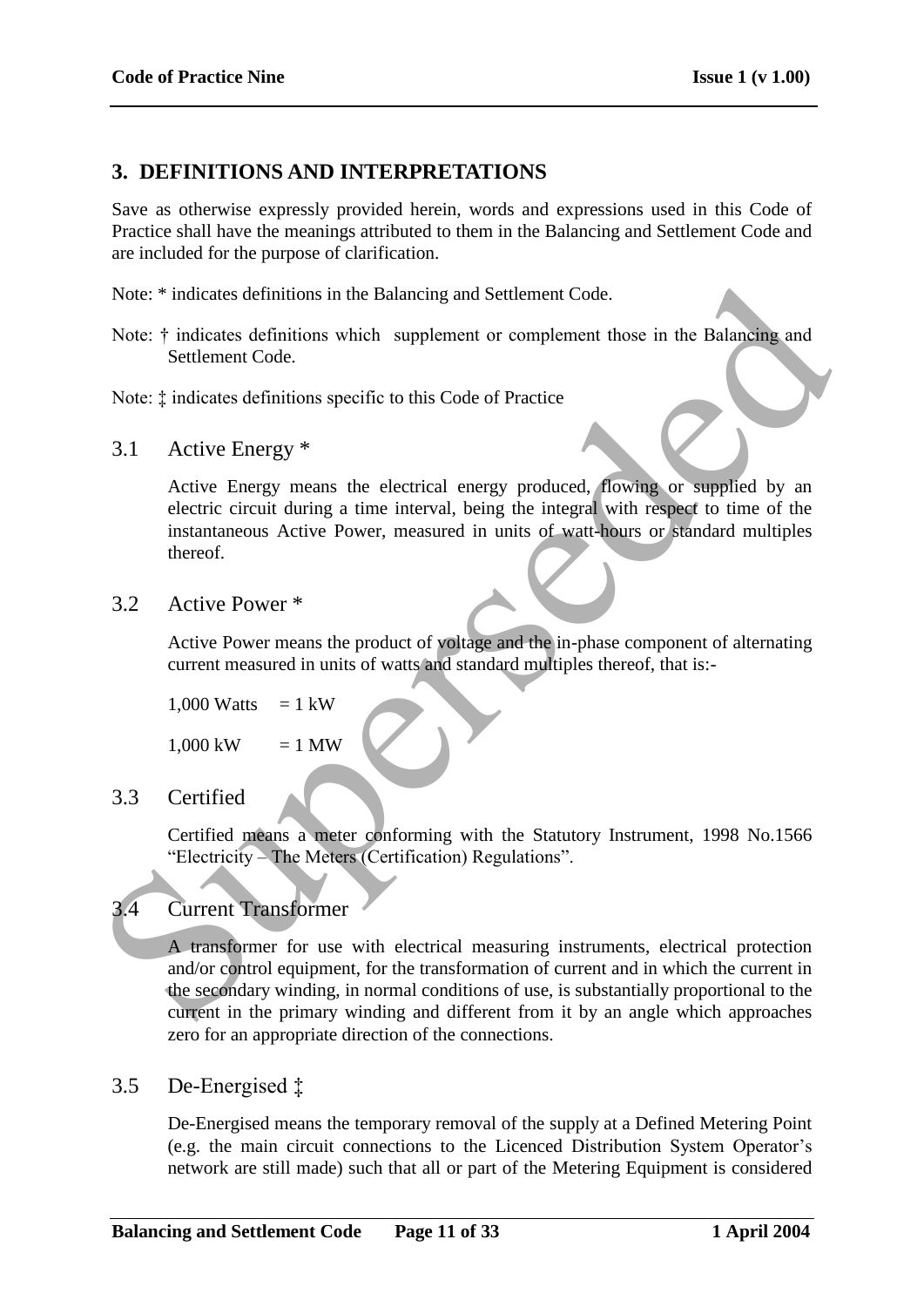to be temporarily "inactive" for the purposes of Settlement. e.g. unoccupied premises where the incoming switchgear has been opened or the cut-out fuse(s) removed and any generation disconnected.

3.6 Defined Metering Point ‡

Defined Metering Point means the physical location at which the overall accuracy requirements as stated in this Code of Practice are to be met. The Defined Metering Points are identified in section 8.

- 3.7 Distribution System \*
	- (i) any Public Distribution System; and

(ii) any other distribution system in England and/or Wales for which the condition is satisfied that all entry/exit points are subject to registration in SMRS pursuant to the provisions of the MRA; where: Defined Metering Point means the physical location at which the overall accuracy<br>requirements as stated in this Code of Practice are to be met. The Defined Metering<br>Points are identified in section 8.<br>3.7 Distribution Sys

(1) 'distribution system' has the meaning given or to be given to that term in section 4(4) of the Act, following amendment of the Act by section 28 of the Utilities Act 2000;

(2) 'entry/exit point' means a point at which electricity may flow on to or off such distribution system other than from or to the Transmission System or another such system or a Public Distribution System;

### 3.8 electricity \*

electricity means Active Energy and Reactive Energy.

## 3.9 Export †

Export means, for the purpose of this Code of Practice, a net Active Energy flow towards the Transmission System. (i.e. At a Customer"s premises, a power flow away from the Customer's installation.)

# 3.10 Import †

Import means, for the purposes of this Code of Practice, a net Active Energy flow away from the Transmission System. (i.e. At a Customer's premises, a power flow towards the Customer"s installation.)

### 3.11 Isolating Switch

means a switch located between a Meter and customer"s fuse box and providing a means of isolating the electricity supply to the customer"s fuse box and which may be operated by the customer or their electrical contractor.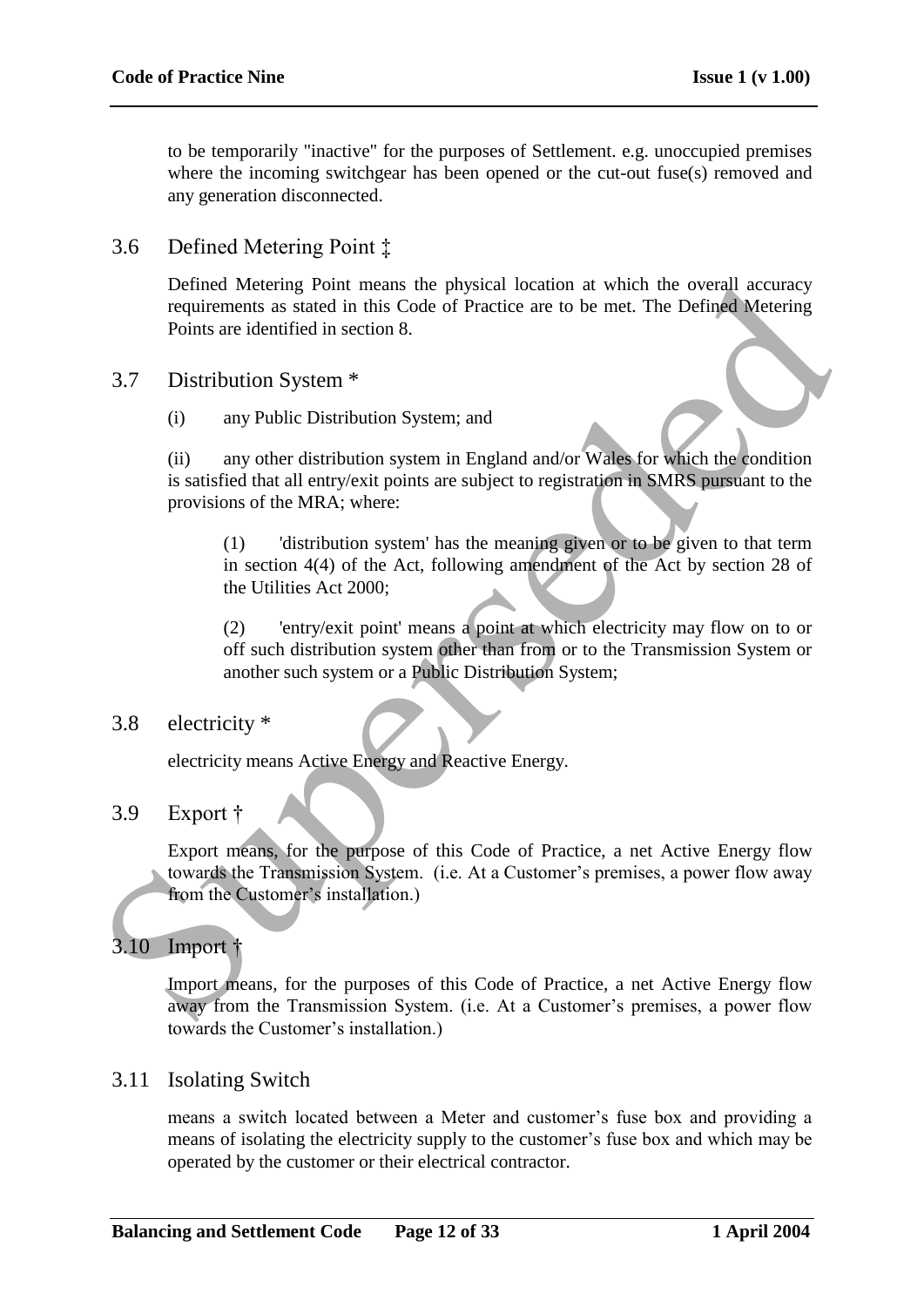## 3.12 Meter \*

Meter means a device for measuring Active Energy and/or Reactive Energy.

# 3.13 Metering Equipment ‡

Metering Equipment means Meters, Telemeters, Timeswitches, Radio Teleswitches, Isolating Switches, connector blocks, test terminal blocks, measurement transformers (voltage, current or combination units), metering protection equipment including alarms, circuitry, associated Communications Equipment and Outstation and wiring. Netting Equipment means versets, relements and the statement productions (and the systems of the statement relationers (voltage, current or combination units), metering protection equipment mathologies (voltage, current or

## 3.14 Meter Register ‡

Meter Register means a device, associated with a Meter, from which it is possible to obtain a reading of the amount of Active Energy that has been supplied by a circuit.

## 3.15 Radio Teleswitch

means a timing device for tariff and/or load control purposes, utilising a time base derived from, and maintained by, a radio signal in accordance with specification BS 7647 (1993).

### 3.16 Registrant \*

Registrant means in relation to a Metering System, the person for the time being registered in CMRS or (as the case may be) SMRS in respect of that Metering System pursuant to Section K of the Balancing and Settlement Code.

## 3.17 SVA Customer \*

means a person to whom electrical power is provided, whether or not that person is the provider of that electrical power; and where that electrical power is measured by a SVA Metering System.

## 3.18 Telemeter

means a combined Meter and Radio Teleswitch.

## 3.19 Timeswitch

means a timing device for tariff and/or load control purposes, utilising a time base derived from either mains frequency or an internal crystal controlled clock.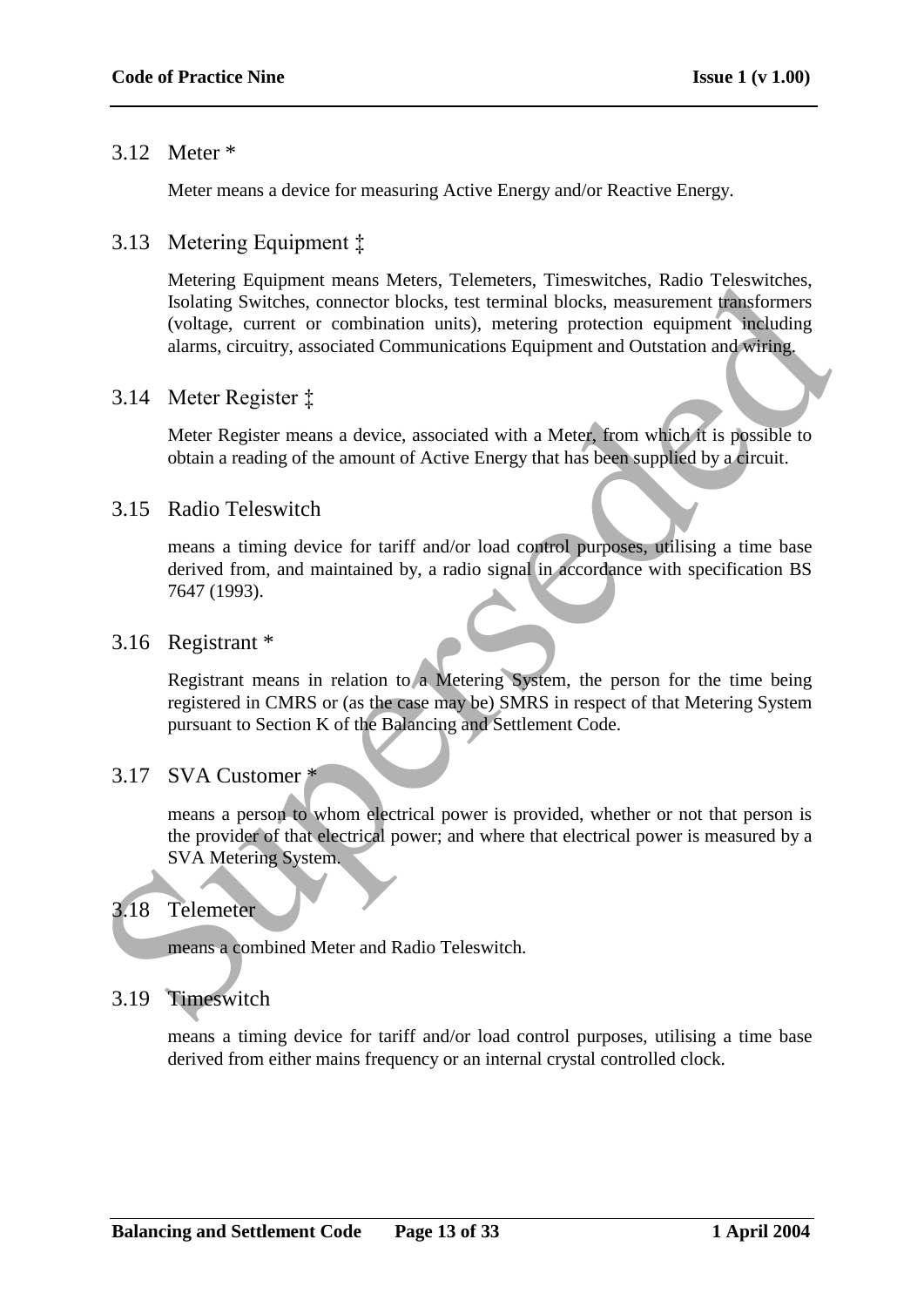## **4. MEASUREMENT CRITERIA – WHOLE CURRENT METERS**

### 4.1 Measured Quantities

See section 6.1.1 for a description of the acronyms M1 and M2.

#### 4.1.1 Measured Quantities

- (i) Import Active Energy (M1) in kWh.
- (ii) Export Active Energy (M2) in kWh.

- 4.2 Accuracy Requirements
- 4.2.1 Type Test Requirements

| (i) | Meter Accuracy |
|-----|----------------|
|     |                |

| 4.1.1 |      | <b>Measured Quantities</b>                                                                                                                            |                                  |                 |  |
|-------|------|-------------------------------------------------------------------------------------------------------------------------------------------------------|----------------------------------|-----------------|--|
|       | (i)  | Import Active Energy (M1) in kWh.                                                                                                                     |                                  |                 |  |
|       | (ii) | Export Active Energy (M2) in kWh.                                                                                                                     |                                  |                 |  |
|       |      | Registers shall be provided in accordance with clause 6.3.1.                                                                                          |                                  |                 |  |
| 4.2   |      | <b>Accuracy Requirements</b>                                                                                                                          |                                  |                 |  |
| 4.2.1 |      | <b>Type Test Requirements</b>                                                                                                                         |                                  |                 |  |
|       |      | Meters shall be type tested in accordance with 4.2.6 and satisfy the requirements of<br>BS 7951:2000 or BS EN 62053:2003 as appropriate. <sup>2</sup> |                                  |                 |  |
| 4.2.2 |      | <b>Import Active Energy Accuracy Requirements (M1)</b>                                                                                                |                                  |                 |  |
|       | (i)  | Meter Accuracy                                                                                                                                        |                                  |                 |  |
|       |      | <b>CONDITION</b>                                                                                                                                      | <b>LIMIT OF ERRORS AT STATED</b> |                 |  |
|       |      |                                                                                                                                                       | <b>SYSTEM POWER FACTOR</b>       |                 |  |
|       |      | Current                                                                                                                                               | <b>Power Factor</b>              | Limits of Error |  |
|       |      | 100% $I_{\text{max}}$ <sup>*</sup> to 10% $I_b$ inclusive                                                                                             | $\mathbf{1}$                     | ± 2.0%          |  |
|       |      | * I <sub>max</sub> shall be rated at 80 amps or greater.                                                                                              |                                  |                 |  |

 $2^{2}$  For the purpose of separate Export Meters the LDSO system is to be regarded as the load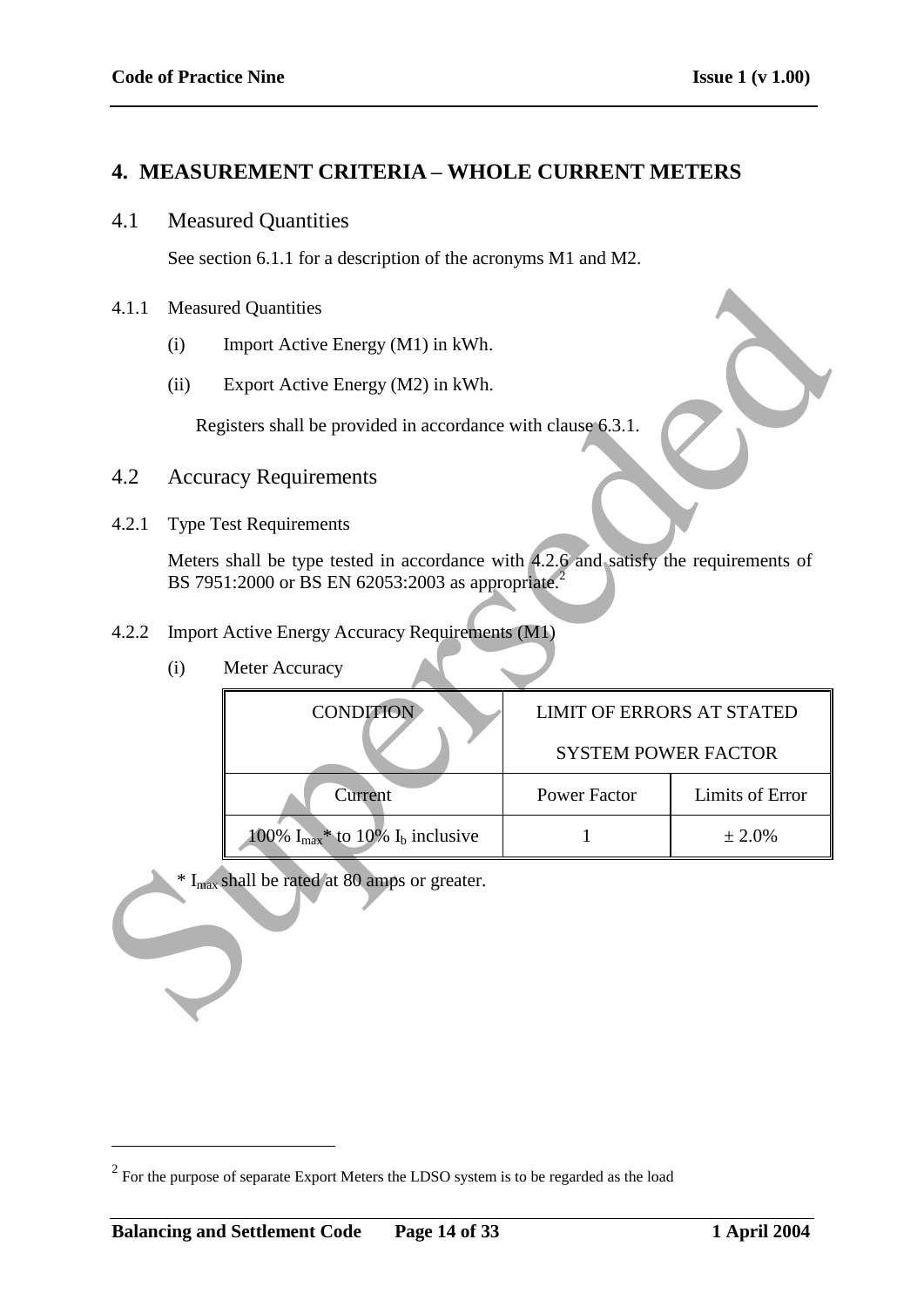# 4.2.3 Export Active Energy Accuracy Requirements (M2)<sup>3</sup>

(i) Meter Accuracy

|                                                                                                                                                                                                                                                                                                         | <b>CONDITION</b>                                                                                                                                                              | <b>LIMIT OF ERRORS AT STATED</b> |                 |  |
|---------------------------------------------------------------------------------------------------------------------------------------------------------------------------------------------------------------------------------------------------------------------------------------------------------|-------------------------------------------------------------------------------------------------------------------------------------------------------------------------------|----------------------------------|-----------------|--|
|                                                                                                                                                                                                                                                                                                         |                                                                                                                                                                               | <b>SYSTEM POWER FACTOR</b>       |                 |  |
|                                                                                                                                                                                                                                                                                                         | Current                                                                                                                                                                       | <b>Power Factor</b>              | Limits of Error |  |
|                                                                                                                                                                                                                                                                                                         | 100% $I_{max}$ * to 10% $I_b$ inclusive                                                                                                                                       | $\mathbf{1}$                     | ± 2.0%          |  |
|                                                                                                                                                                                                                                                                                                         | $*$ I <sub>max</sub> shall be rated at 80 amps or greater.                                                                                                                    |                                  |                 |  |
| Calibration<br>4.2.4                                                                                                                                                                                                                                                                                    |                                                                                                                                                                               |                                  |                 |  |
| $3(2)(c)$ .                                                                                                                                                                                                                                                                                             | Meters shall be calibrated to the limits of error prescribed in the Statutory Instrument<br>1998 No.1566; 'Electricity - The Meters (Certification) Regulations 1998', clause |                                  |                 |  |
| 4.2.5                                                                                                                                                                                                                                                                                                   | In-service Accuracy limits                                                                                                                                                    |                                  |                 |  |
|                                                                                                                                                                                                                                                                                                         | The overall accuracy of the energy measurements at, or referred to, the Defined<br>Metering Point shall at all times be within the limits of error for in-service accuracy.   |                                  |                 |  |
|                                                                                                                                                                                                                                                                                                         | The overall in-service accuracy limits are $+2.5\%$ to $-3.5\%$ at any load at which the<br>Metering Equipment is designed to operate.                                        |                                  |                 |  |
| 4.2.6                                                                                                                                                                                                                                                                                                   | Type approval                                                                                                                                                                 |                                  |                 |  |
| Meters shall have been tested and received type approval in accordance with the<br>Statutory Instrument 1998 No.1565; 'The Meters (Approval of Pattern or Construction<br>and Manner of Installation) Regulations 1998, to a standard not less than Class 2<br>applicable at the time of type approval. |                                                                                                                                                                               |                                  |                 |  |
|                                                                                                                                                                                                                                                                                                         |                                                                                                                                                                               |                                  |                 |  |

### 4.2.6 Type approval

<sup>&</sup>lt;sup>3</sup> With balanced loads for polyphase meters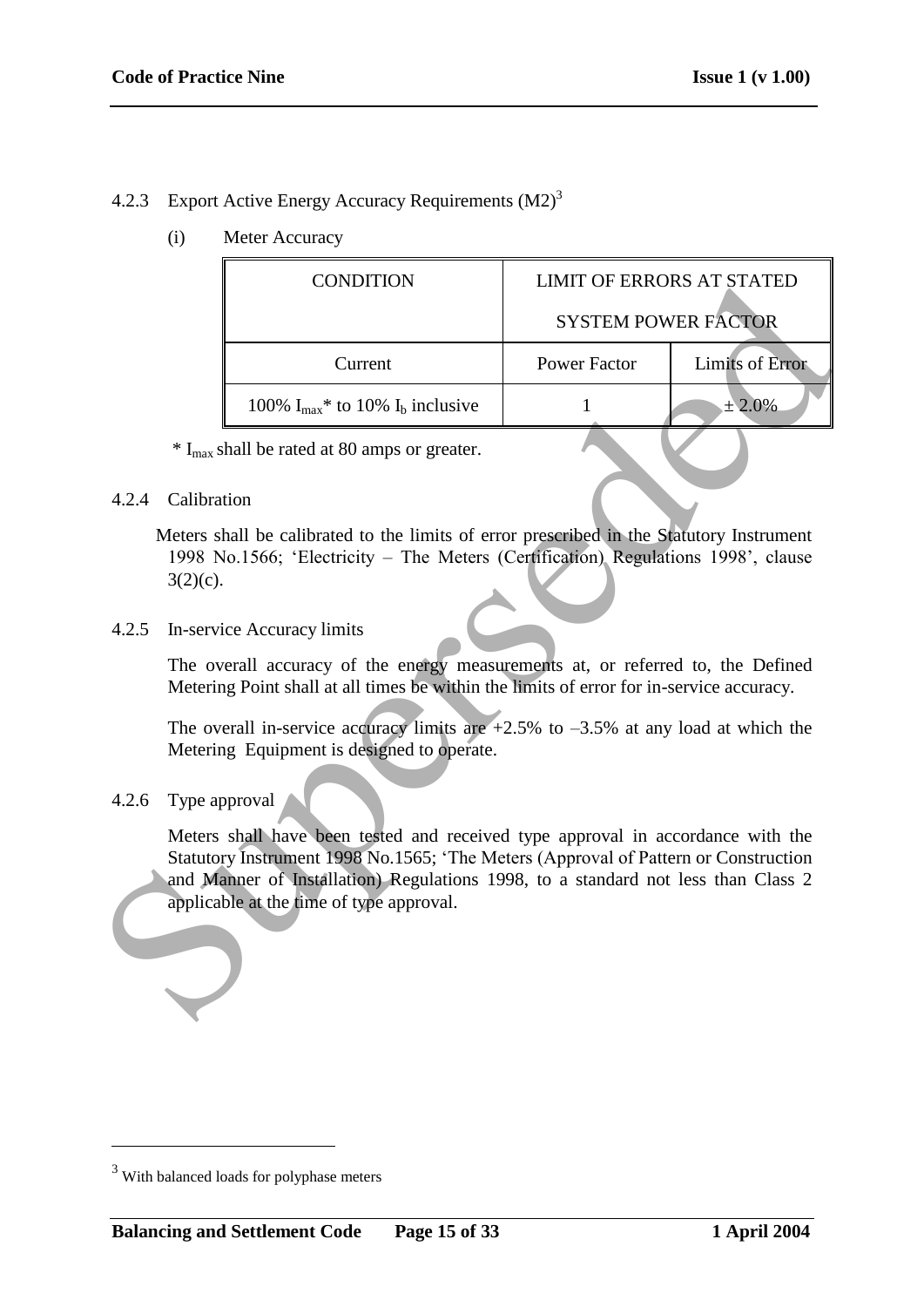# **5. MEASUREMENT CRITERIA – CURRENT TRANSFORMER OPERATED METERS**

## 5.1 Measured Quantities

See section 6.1.1 for a description of the acronyms M1 and M2.

- 5.1.1 Measured Quantities
	- (i) Import Active Energy (M1) in kWh.
	- (ii) Export Active Energy (M2) in kWh.
- 5.2 Accuracy Requirements
- 5.2.1 Type Test Requirements

- 5.2.2 Import Active Energy Accuracy Requirements (M1)<sup>5</sup>
	- (i) Meter Accuracy

|       |                                           | See section 6.1.1 for a description of the acronyms M1 and M2.                                                                                       |                                  |                        |  |
|-------|-------------------------------------------|------------------------------------------------------------------------------------------------------------------------------------------------------|----------------------------------|------------------------|--|
| 5.1.1 |                                           | <b>Measured Quantities</b>                                                                                                                           |                                  |                        |  |
|       | (i)                                       | Import Active Energy (M1) in kWh.                                                                                                                    |                                  |                        |  |
|       | Export Active Energy (M2) in kWh.<br>(ii) |                                                                                                                                                      |                                  |                        |  |
|       |                                           | 5.2 Accuracy Requirements                                                                                                                            |                                  |                        |  |
| 5.2.1 |                                           | <b>Type Test Requirements</b>                                                                                                                        |                                  |                        |  |
|       |                                           | Meters shall be type tested in accordance with 4.2.6and satisfy the requirements of BS<br>7951:2000 or BS EN 62053:2003 as appropriate. <sup>4</sup> |                                  |                        |  |
| 5.2.2 |                                           | Import Active Energy Accuracy Requirements (M1) <sup>5</sup>                                                                                         |                                  |                        |  |
|       | (i)                                       | Meter Accuracy                                                                                                                                       |                                  |                        |  |
|       |                                           | <b>CONDITION</b>                                                                                                                                     | <b>LIMIT OF ERRORS AT STATED</b> |                        |  |
|       |                                           |                                                                                                                                                      | <b>SYSTEM POWER FACTOR</b>       |                        |  |
|       |                                           | Current                                                                                                                                              | <b>Power Factor</b>              | <b>Limits of Error</b> |  |
|       |                                           | 100% $I_{\text{max}}$ to 5% $I_n$ inclusive                                                                                                          | $\mathbf{1}$                     | ± 2.0%                 |  |
|       |                                           |                                                                                                                                                      |                                  |                        |  |

 $4$  For the purpose of separate Export Meters the LDSO system is to be regarded as the load

<sup>&</sup>lt;sup>5</sup> With balanced loads for polyphase meters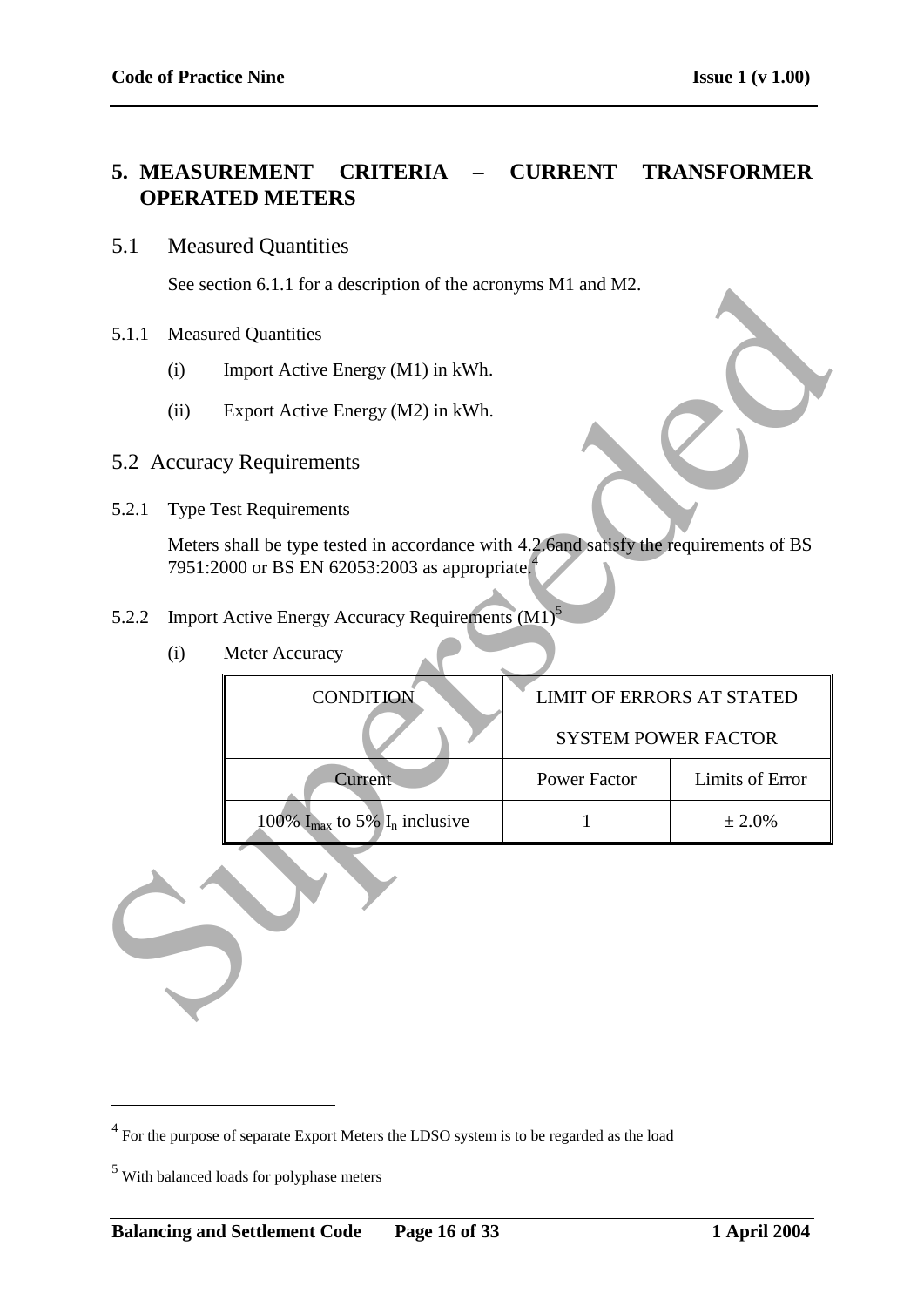### 5.2.3 Export Active Energy Accuracy Requirements (M2)

(i) Meter Accuracy

|                                                                                                                                                                                                                                                                                                                                                                                                                                                                 | <b>CONDITION</b>                                                                                                                                                                | <b>LIMIT OF ERRORS AT STATED</b> |                        |  |
|-----------------------------------------------------------------------------------------------------------------------------------------------------------------------------------------------------------------------------------------------------------------------------------------------------------------------------------------------------------------------------------------------------------------------------------------------------------------|---------------------------------------------------------------------------------------------------------------------------------------------------------------------------------|----------------------------------|------------------------|--|
|                                                                                                                                                                                                                                                                                                                                                                                                                                                                 |                                                                                                                                                                                 | <b>SYSTEM POWER FACTOR</b>       |                        |  |
|                                                                                                                                                                                                                                                                                                                                                                                                                                                                 | Current                                                                                                                                                                         | <b>Power Factor</b>              | <b>Limits of Error</b> |  |
|                                                                                                                                                                                                                                                                                                                                                                                                                                                                 | 100% $I_{\text{max}}$ to 5% $I_{\text{n}}$ inclusive                                                                                                                            | 1                                | ± 2.0%                 |  |
| 5.2.4                                                                                                                                                                                                                                                                                                                                                                                                                                                           | Calibration                                                                                                                                                                     |                                  |                        |  |
|                                                                                                                                                                                                                                                                                                                                                                                                                                                                 | Meters shall be calibrated to the limits of error prescribed in Statutory Instrument 1998<br>No.1566; 'Electricity – The Meters (Certification) Regulations 1998', clause 7(2). |                                  |                        |  |
| 5.2.5                                                                                                                                                                                                                                                                                                                                                                                                                                                           | In-service Accuracy limits                                                                                                                                                      |                                  |                        |  |
|                                                                                                                                                                                                                                                                                                                                                                                                                                                                 | The overall accuracy of the energy measurements at, or referred to, the Defined<br>Metering Point shall at all times be within the limits of error for in-service accuracy.     |                                  |                        |  |
|                                                                                                                                                                                                                                                                                                                                                                                                                                                                 | The overall in-service accuracy limits are $+2.5\%$ to $-3.5\%$ at any load at which the<br>Meter Equipment is designed to operate.                                             |                                  |                        |  |
| 5.2.6                                                                                                                                                                                                                                                                                                                                                                                                                                                           | Voltage supply for Current Transformer operated Meters                                                                                                                          |                                  |                        |  |
| A separately fused voltage supply shall be provided between the cut-out and the<br>Current Transformer operated Meter. Where the Meters for M1 and M2 are separate,<br>then only a single secondary fuse (2 or 6 amp) shall be fitted per phase to serve both<br>Meters. No burden other than Metering Equipment shall be connected to the fused<br>side of the voltage supply. The neutral conductor of the voltage supply to the Meter<br>shall not be fused. |                                                                                                                                                                                 |                                  |                        |  |
| 5.2.7                                                                                                                                                                                                                                                                                                                                                                                                                                                           | Access to voltage supply and Meter terminals                                                                                                                                    |                                  |                        |  |
|                                                                                                                                                                                                                                                                                                                                                                                                                                                                 | Access to the voltage supply fuse(s) and Meter terminals shall only be possible by the<br>breaking of a seal.                                                                   |                                  |                        |  |

#### 5.2.4 Calibration

5.2.8 Current Transformers installed on new and existing circuits

Where circuits other than those newly installed, are to be metered to this Code of Practice and where the installed Current Transformers do not comply with the Class accuracies specified in clause 6.2, then such Current Transformers may be used providing the following requirements and those in clause 5.2.5 are met and that where subsequently an alteration to the Metering Equipment is carried out, new Current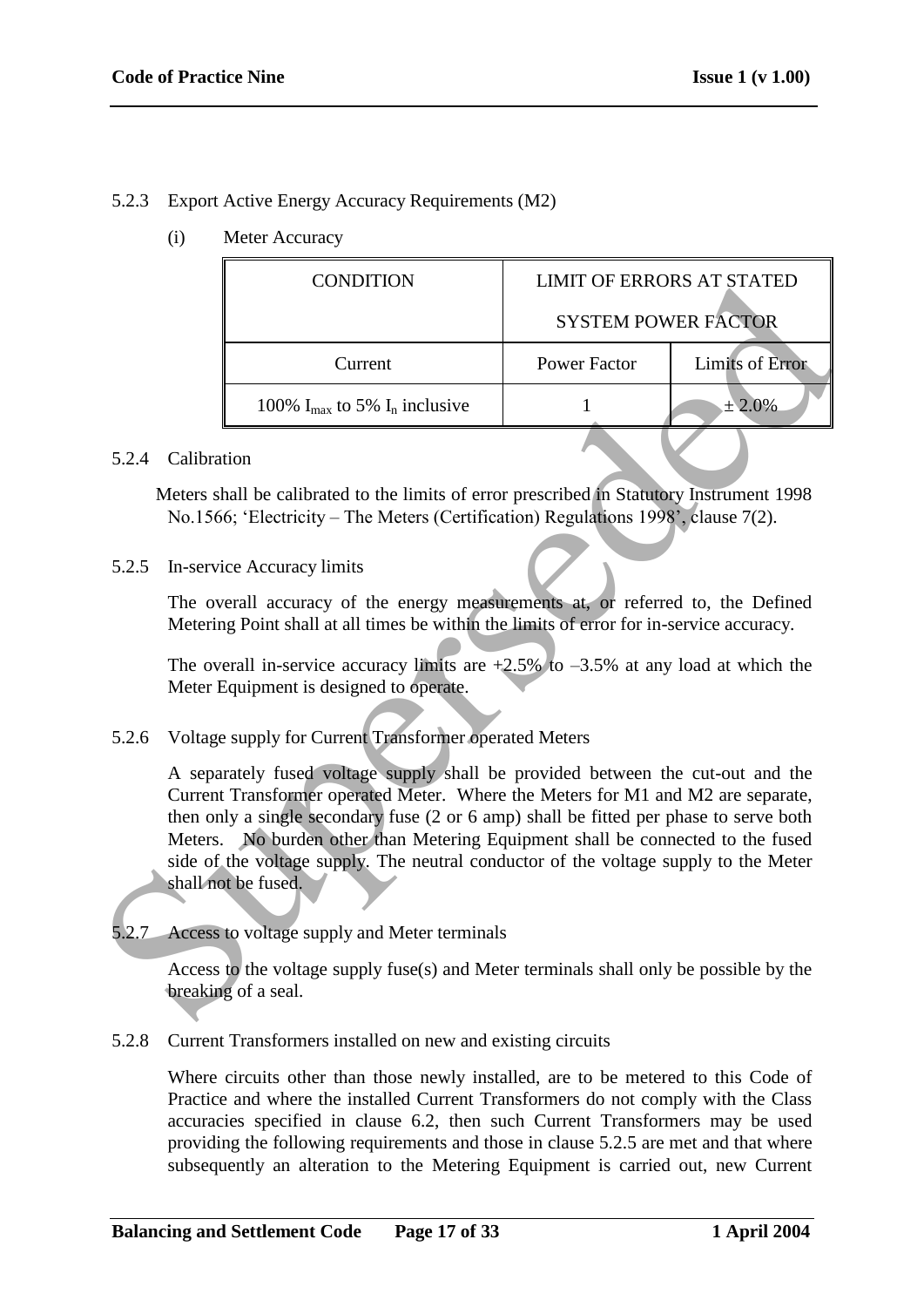Transformer(s) shall be provided to meet the accuracy requirements specified in clause 6.2 below.

#### 5.2.9 Access to Current Transformers

Access to both the primary and secondary sides of Current Transformers shall only be possible by the breaking of a seal. Where "open ring" Current Transformers are used, measures shall be taken to prevent unauthorised access to the central aperture, such that no additional conductors may be passed through the aperture without the breaking of a seal.

#### 5.2.10 Type approval

Meters shall have been tested and received type approval in accordance with the Statutory Instrument 1998 No.1565; "The Meters (Approval of Pattern or Construction and Manner of Installation) Regulations 1998, to a standard not less than Class 2 applicable at the time of type approval. possible by the breaking of a seal. Were "open ring Current transformes are used,<br>measures hall be taken to prevent transformed access to the central appener, such<br>that no additional conductors may be passed through the ap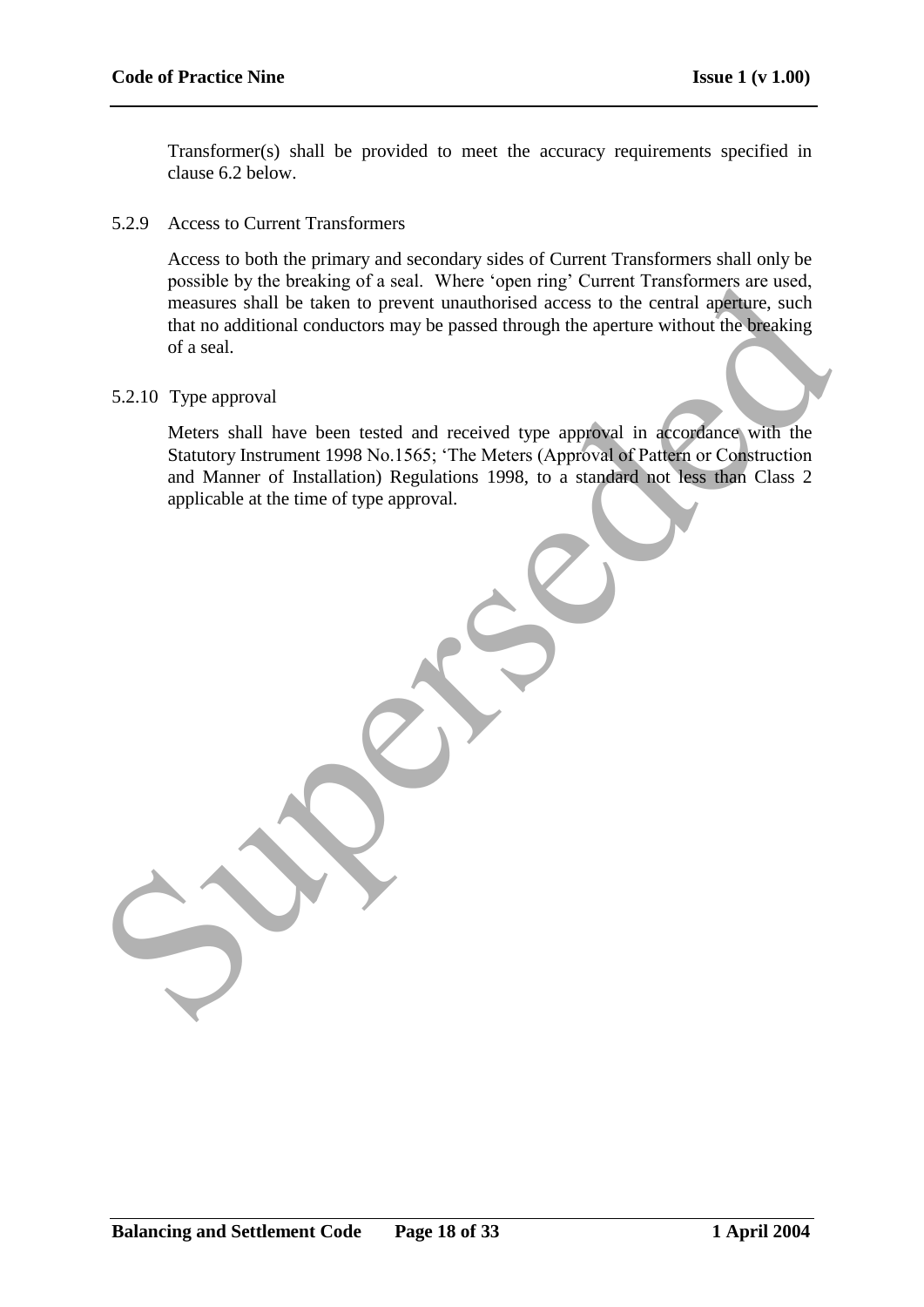# **6. METERING EQUIPMENT CRITERIA**

Metering Equipment shall be accommodated in a clean and dry environment.

For each circuit, other than one which is de-energised, the voltage supply to any Meters and Displays shall be connected such that it is normally energised to facilitate reading of the Meter Register(s).

#### 6.1 Meters

The Meters may be either static or induction disc types.

No register shall be permitted to decrement in the event of energy flow in an opposing direction.

For each circuit, Import Active Energy Meters (M1) shall be supplied which shall meet the requirements of BS 7856 and either BS EN 61036 Class 2 or BS EN 60521 Class 2 or BS 7951:2000.

Import Active Energy Meters (M1) provided for the metering of supplies to Customers shall be in accordance with Schedule 7 of the Electricity Act 1989.

For each circuit, Export Active Energy Meters (M2) shall be supplied which shall meet the requirements of BS 7856 and either BS EN 61036 Class 2 or BS EN 60521 Class 2 or BS 7951:2000.

Import and Export Active Energy Meters (M1 and M2) shall be configured such that the number of measuring elements is equal to or one less than the number of primary system conductors. These include the neutral conductor, and/or the earth conductor where system configurations enable the flow of zero sequence energy. The Meter and any Current Transformers shall be of a rating appropriate to the installation. Meter Register(s).<br>
6.1 Meters<br>
The Meters may be either static or induction disc types.<br>
No register shall be permitted to decrement in the event of energy flow in an opposing<br>
direction.<br>
For each circuit, Import Active

Where separate Meters are installed for Import and Export they shall be clearly identified and labelled accordingly.

Where the Import Active Energy Meter (M1) is a polyphase Meter the meter used for Export shall also be polyphase so that the net energy is measured in both cases.

### 6.1.1 Metering configuration

Throughout this Code of Practice the Measurement Quantities have been identified by the simple acronyms M1 and M2.

M1 may be regarded as the measuring element(s) from which the Import Active Energy is derived and calculated.

M2 may be regarded as the measuring element(s) from which the Export Active Energy is derived and calculated.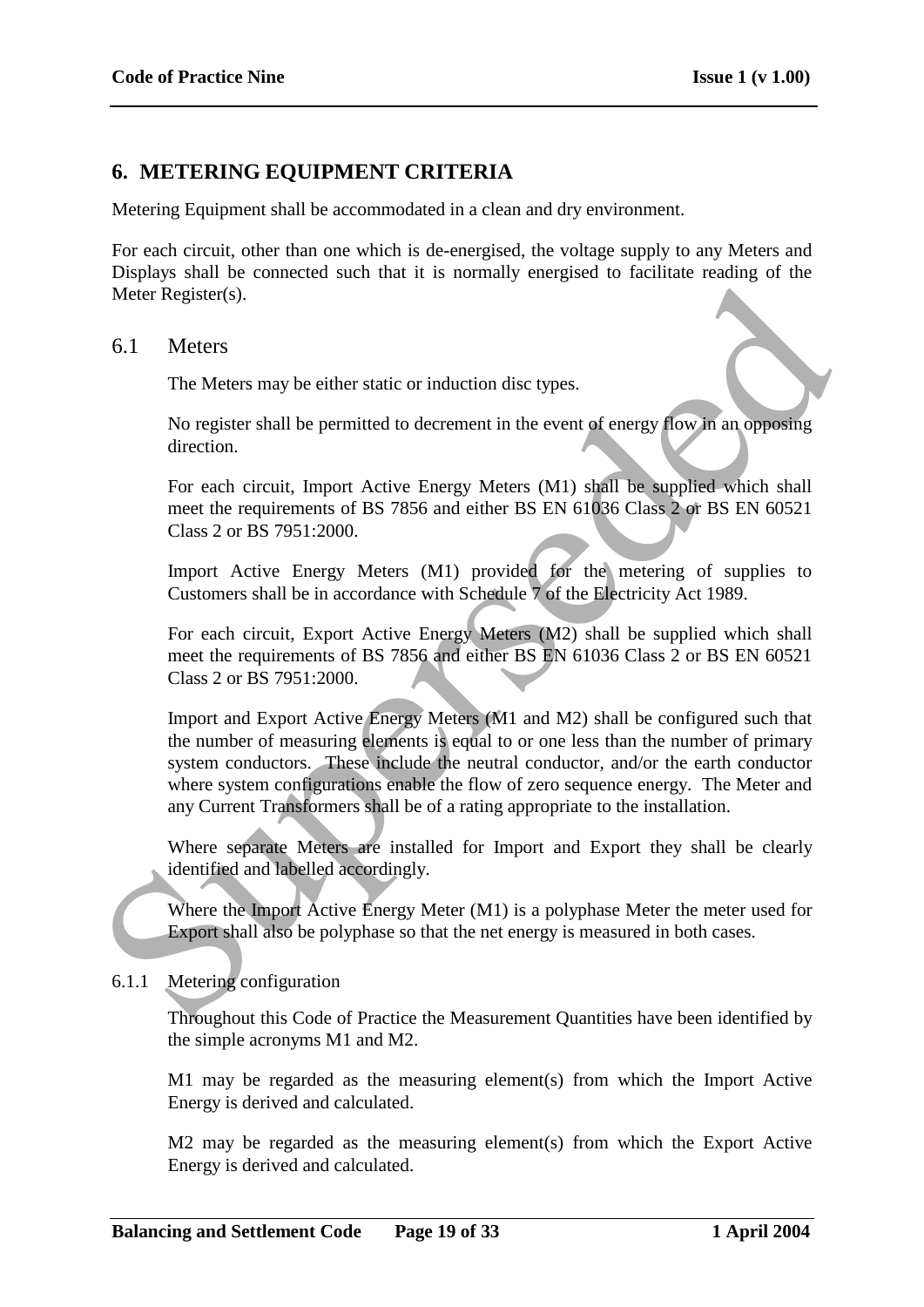In practice M1 and M2 may be the same measuring element(s), but recording power flows in opposite directions.

Schematic diagram of a combined Import and Export Meter – Whole Current



6.2 Current Transformers

The term "Current Transformer" used in Section 5 does not preclude the use of other measuring techniques with a performance equal to that specified for such measurement transformers.

For each circuit where a Current Transformer is used, it shall meet the requirements set out below.

Where required, one set of Current Transformers to BS EN 60044-1:1999 with a minimum standard of accuracy to Class 0.5 shall be provided per circuit. Preferably the Current Transformers shall be dedicated for Settlement purposes, but the Current Transformers may be used for other purposes provided the overall accuracy requirements in clause 5.2.4 are met.

The total burden on each Current Transformer shall not exceed the rated burden of such Current Transformer.

The orientation of the Current Transformers shall be such that the P1 face is towards the Distribution Network.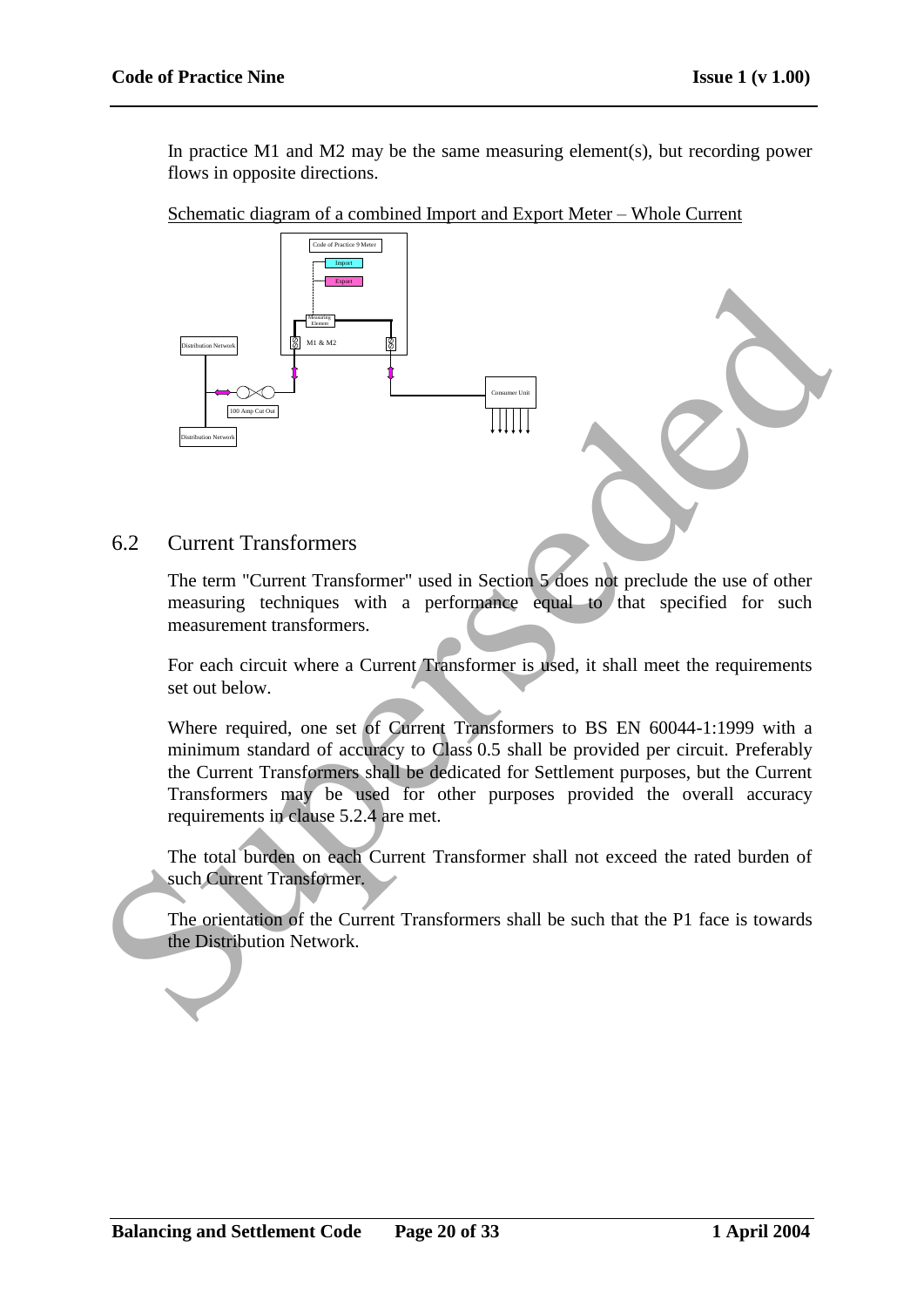## 6.3 Registers, Displays and Facilities

Either of the two methods for meeting the requirements of this Code of Practice may be employed, as indicated in clause 6.3.1 below.

#### 6.3.1 Meters and Telemeters

- (a) Import and Export rate registers for a combined Import and Export Meter shall be provided for:
	- (i) the total Import Active Energy and the total Export Active Energy measured by that Meter/Telemeter; and
	- (ii) each rate measured by a multi-rate Import and Export Active Energy Meter/Telemeter. The sum of such multi-rate registers shall be equal<sup>6</sup> to the total Import and Export Active Energy measured by that Meter/Telemeter.

Note: Where more than one rate register is employed per Energy flow, a total register need not be provided for that Energy flow.

(b) Import and Export rate registers for separate Import and Export Meters shall be provided and sum of all rate register advances shall be equal<sup>7</sup> to the total Import and total Export Active Energy measured by that Meter/Telemeter. 6.3.1 Meters and Telemeters<br>
(a) Import and Export rate registers for a <u>combined</u> Import and Export Meter shall be<br>
provided for:<br>
(i) the total Import Active Energy and the total Export Active Energy measured<br>
(ii) and M

#### 6.3.2 Displays

1

The Metering Equipment shall display the Import and Export Active Energy in kWh for each register utilised on the Meter (not necessarily simultaneously).

All currently active registers shall be identifiable. All other registers utilised by the applicable tariff shall be displayed.

Each register shall be clearly identified by a two digit ID in accordance with the Table below. Where a Meter does not provide a two digit ID an indication showing its conversion to the following Table shall be affixed to the Meter.

<sup>&</sup>lt;sup>6</sup> Allowance shall be made for fractions of kWh measured by each register, not being included in the total Import or Export Active Energy calculation.

 $<sup>7</sup>$  Allowance shall be made for fractions of kWh measured by each register, not being included in the total Import</sup> or Export Active Energy calculation.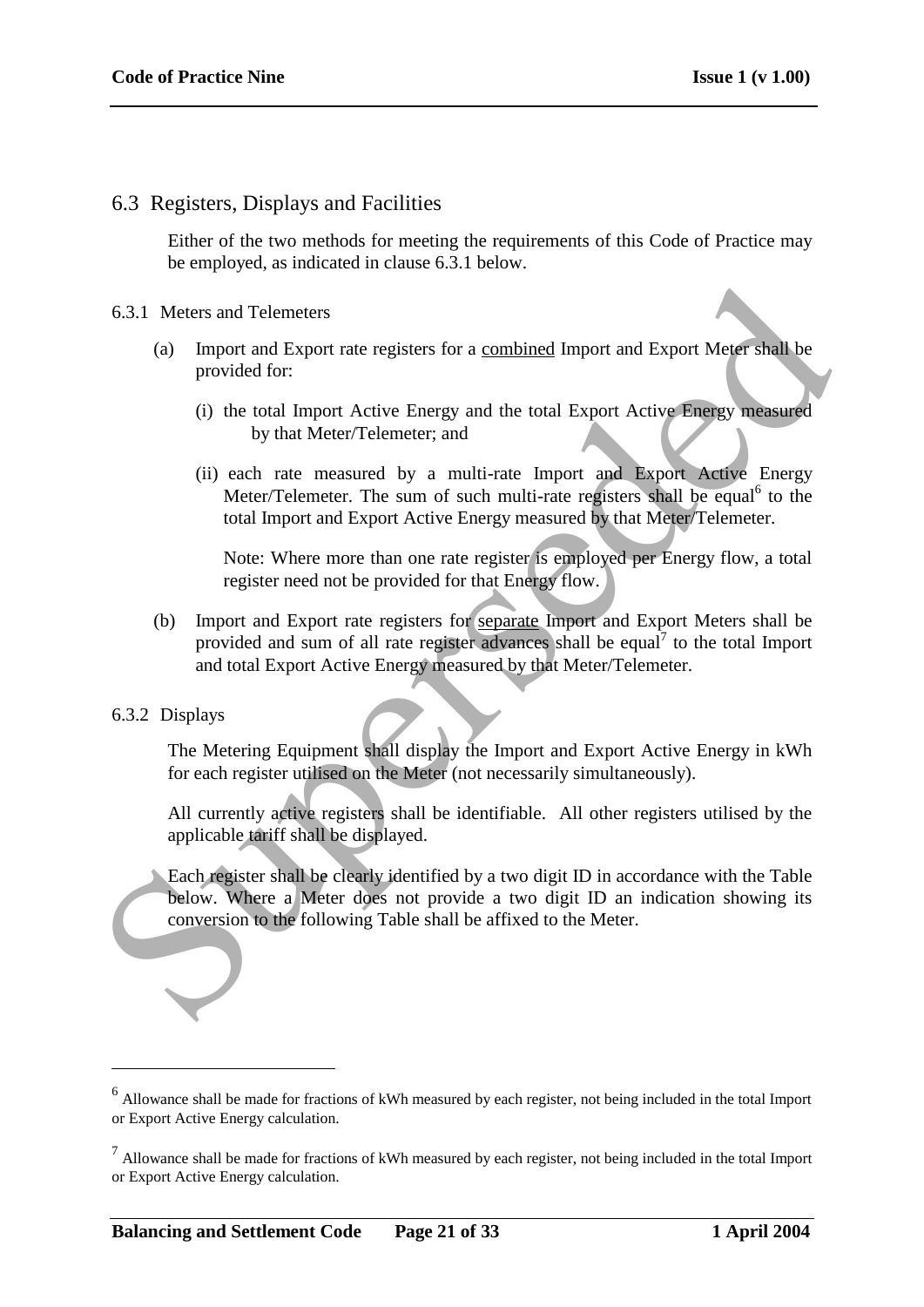Display Register Function and Rate Identifiers

**Block allocation** 

| <b>Register ID</b><br><b>Blocks</b> | <b>Function</b>                                  |
|-------------------------------------|--------------------------------------------------|
| 00 to $098$                         | Date, Time, Serial Number<br>and other functions |
| 10 to 19                            | Electricity (Import)                             |
| 20 to 29                            | Electricity (Export)                             |
| 30 to 39                            | Future use                                       |
| 40 to 49                            | Future use                                       |
| 50 to 59                            | Future use                                       |
| 60 to 69                            | Future use                                       |
| 70 to 79                            | Future use                                       |
| 80 to 89                            | Future use                                       |
| 90 to 99                            | Future use                                       |

| $00$ to $09^{\circ}$ | Date, Time, Serial Number<br>and other functions |                                                                    |
|----------------------|--------------------------------------------------|--------------------------------------------------------------------|
| 10 to 19             | Electricity (Import)                             |                                                                    |
| 20 to 29             | Electricity (Export)                             |                                                                    |
| 30 to 39             | Future use                                       |                                                                    |
| 40 to 49             | Future use                                       |                                                                    |
| 50 to 59             | Future use                                       |                                                                    |
| 60 to 69             | Future use                                       |                                                                    |
| 70 to 79             | Future use                                       |                                                                    |
| 80 to 89             | Future use                                       |                                                                    |
| 90 to 99             | Future use                                       |                                                                    |
|                      | Rate Identifiers Block 00 to 09                  |                                                                    |
|                      |                                                  |                                                                    |
| <b>Register ID</b>   | <b>Function</b>                                  |                                                                    |
| 00                   | Serial Number <sup>8</sup>                       |                                                                    |
|                      |                                                  | Printed on Meter case and within any electronic data transmission. |
| 01 <sup>9</sup>      | Current date (dd-mm-yy)                          |                                                                    |
| 02 <sup>9</sup>      | Current time (hh:mm:ss) GMT                      |                                                                    |
| 03                   | Future use                                       |                                                                    |
| 04                   | Future use                                       |                                                                    |
| 05                   | Future use                                       |                                                                    |
| 06                   | Future use                                       |                                                                    |
| 07                   | Future use                                       |                                                                    |
| 08                   | Future use                                       |                                                                    |

<sup>&</sup>lt;sup>8</sup> Provision shall be made for a Serial Number length of 16 characters.

 $9^9$  Current Date and Time shall be displayed where appropriate.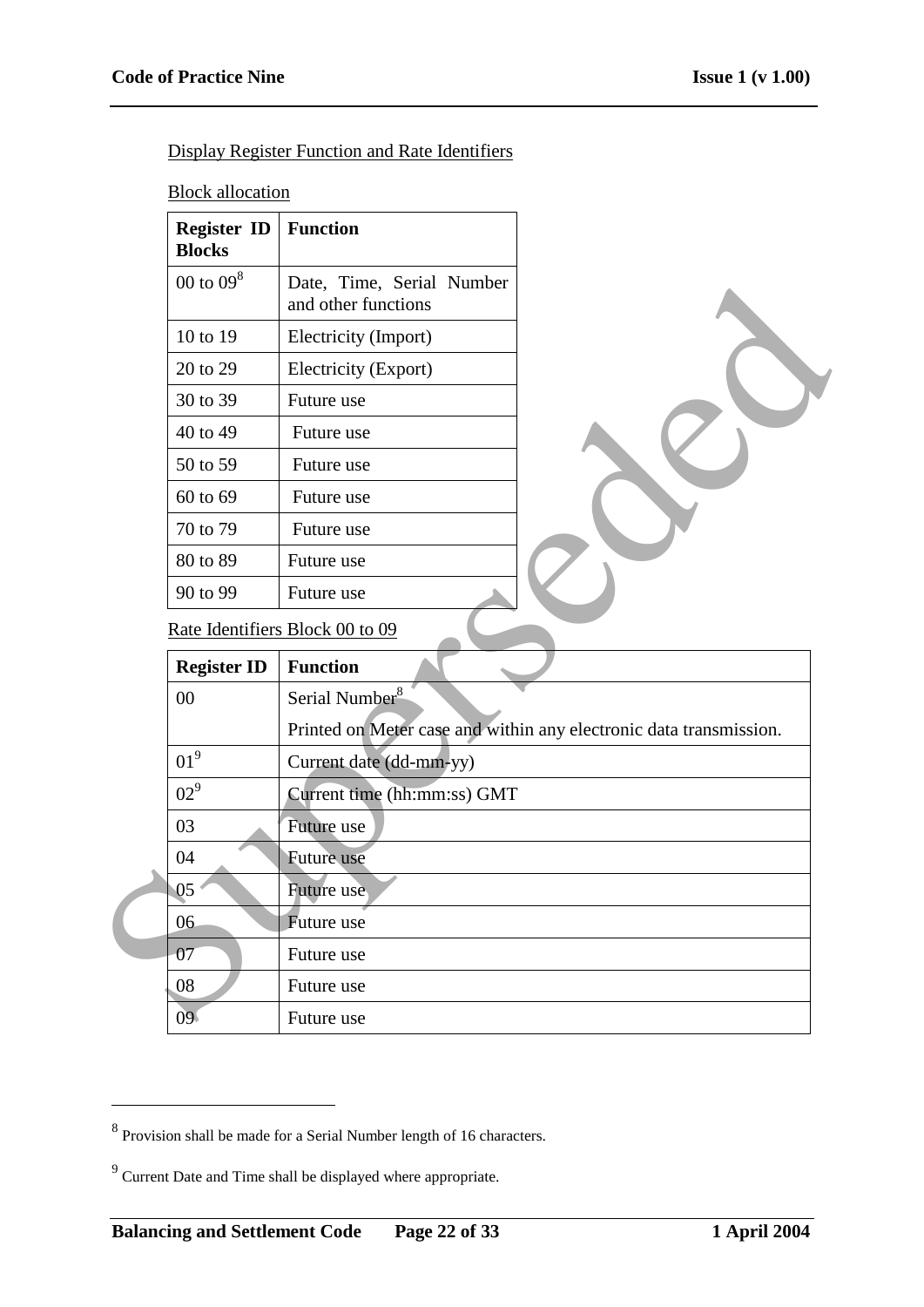| <b>Register ID</b> | <b>Function</b>              |  |
|--------------------|------------------------------|--|
| 10                 | <b>Total Import Register</b> |  |
| 11                 | Rate 1 Import Register       |  |
| 12                 | Rate 2 Import Register       |  |
| 13                 | Rate 3 Import Register       |  |
| 14                 | Rate 4 Import Register       |  |
| 15                 | Rate 5 Import Register       |  |
| 16                 | Rate 6 Import Register       |  |
| 17                 | Rate 7 Import Register       |  |
| 18                 | Rate 8 Import Register       |  |
| 19                 | Rate 9 Import Register       |  |

Rate Identifiers Block 10 to 19

#### Rate Identifiers Block 20 to 29

| 12                 | Rate 2 Import Register          |
|--------------------|---------------------------------|
| 13                 | Rate 3 Import Register          |
| 14                 | Rate 4 Import Register          |
| 15                 | Rate 5 Import Register          |
| 16                 | Rate 6 Import Register          |
| 17                 | Rate 7 Import Register          |
| 18                 | Rate 8 Import Register          |
| 19                 | Rate 9 Import Register          |
|                    | Rate Identifiers Block 20 to 29 |
|                    |                                 |
| <b>Register ID</b> | <b>Function</b>                 |
| 20                 | <b>Total Export Register</b>    |
| 21                 | Rate 1 Export Register          |
| 22                 | <b>Rate 2 Export Register</b>   |
| 23                 | Rate 3 Export Register          |
| 24                 | Rate 4 Export Register          |
| 25                 | Rate 5 Export Register          |
| 26                 | Rate 6 Export Register          |
| 27                 | Rate/7 Export Register          |
| 28                 | <b>Rate 8 Export Register</b>   |

### 6.3.3 Timeswitches and Internal Meter Time Clock

Timeswitches, where required, shall be installed and the time set to the time standard (GMT or BST) as required by the Supplier's tariff requirements.

Timeswitches and internal Meter time clocks, where required, shall be set as close as reasonably practical to the time standard required by the Supplier's tariff requirements.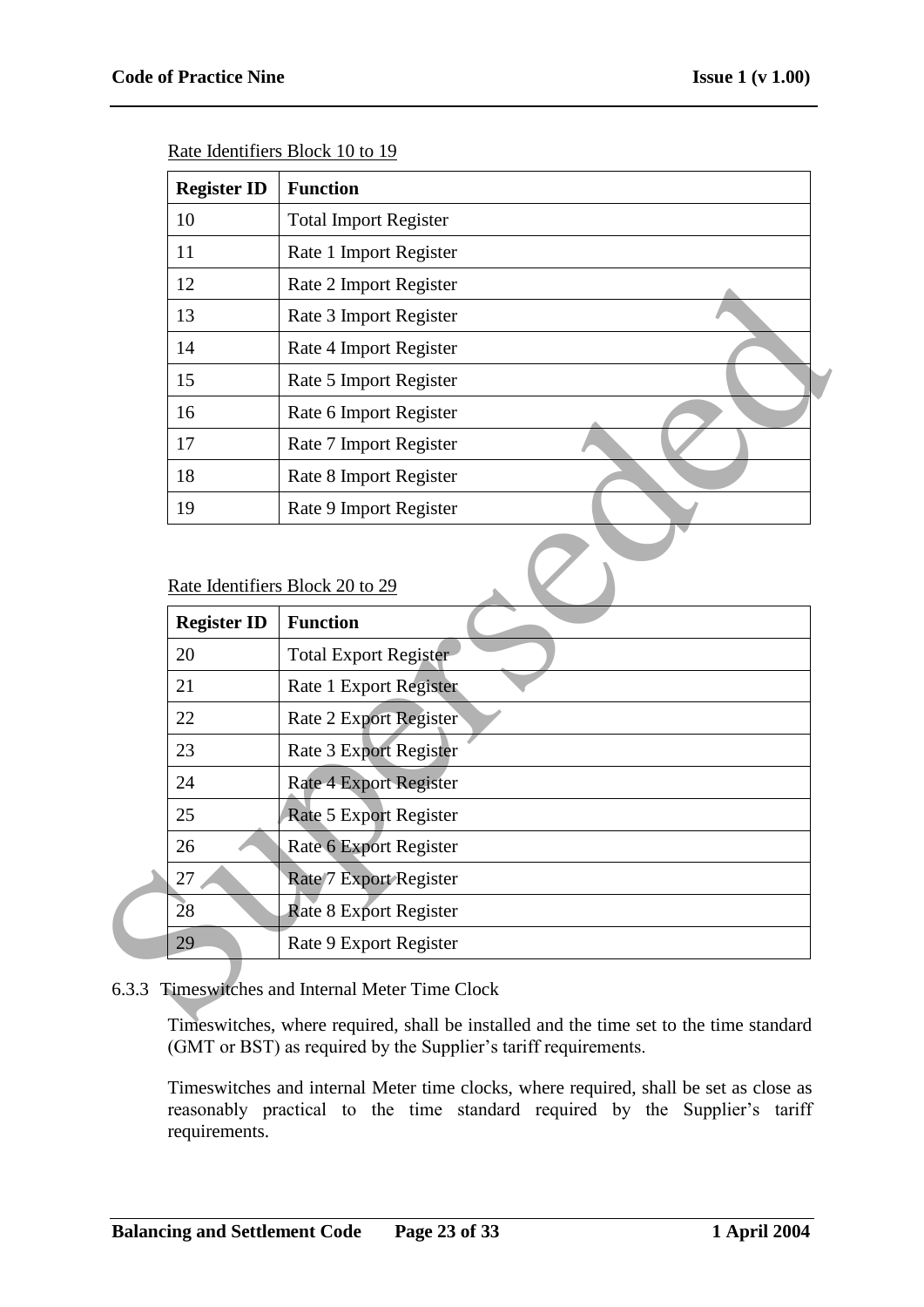The rate switching times for the Import registers shall be capable of independent control of the rate switching times for the Export registers.

6.3.4 Teleswitches

Teleswitches, where required, shall be installed and set to the appropriate Application/User/Group Code in accordance with the Supplier's tariff requirements.

Provision shall be made for different Group Codes to be assigned to the Import and Export registers. Application User/Group Code in accordance with the Supplier's tariff requirements.<br>
Provision stall be made for different Group Codes to be assigned to the Impart and<br>
Export registers.<br>
Timeswitches shall be maintained to

6.3.5 Time keeping accuracy

Timeswitches shall be maintained to an accuracy of  $\pm 2$  hours.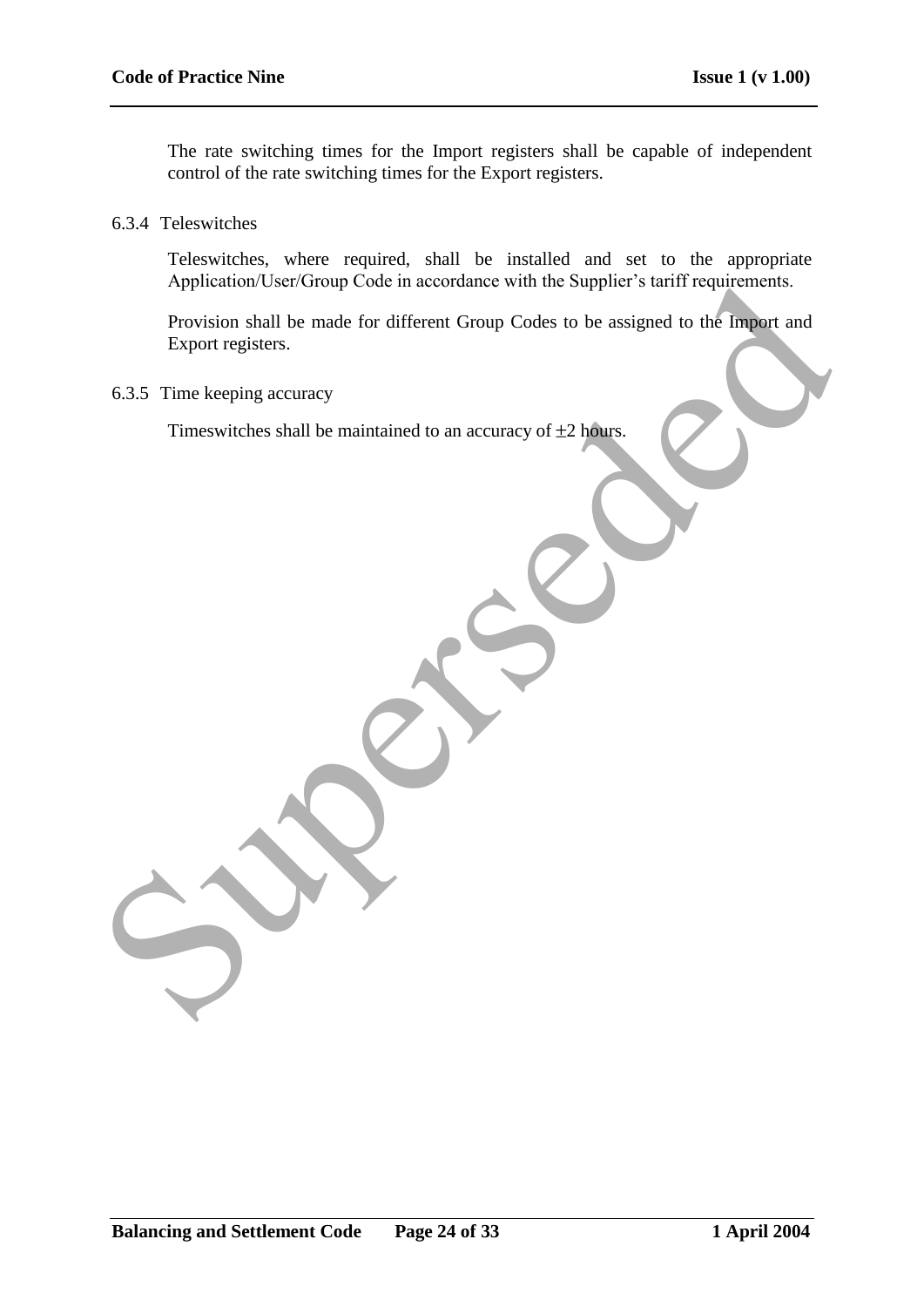# **7. INSTALLATION OF METERS**

## 7.1 BSC Accreditation requirements

A Supplier is required by the Balancing and Settlement Code only to use accredited agents for the purposes of providing meter operation services. Full details of the procedure are available in BSCP531 from the Balancing and Settlement Code Website " www.elexon.co.uk ".

## 7.2 Meter Operation Code of Practice Agreement (MOCOPA) requirements

MOCOPA covers the installation, operation and maintenance of Metering Equipment by Meter Operator Agents. It identifies the safety and technical requirements relevant to meter operation, and the interface between a Meter Operator Agent and a Distribution System Operator. It specifies the requirements for both the Metering Business and field staff as appropriate.

The principles within MOCOPA form the basis of good practice for meter installation, operation and maintenance at any site that is connected, either to a Distribution System or to any other network.

A party's compliance with MOCOPA is regulated and policed by the Registration Authority $10$ .

### 7.3 Appropriate Seals

<u>.</u>

All SVA Customers Metering Equipment shall be sealed in accordance with Appendix 8 and 9 of the Meter Operation Code of Practice Agreement and any applicable BSCP.



<sup>&</sup>lt;sup>10</sup> The Registration Authority is defined within MOCOPA.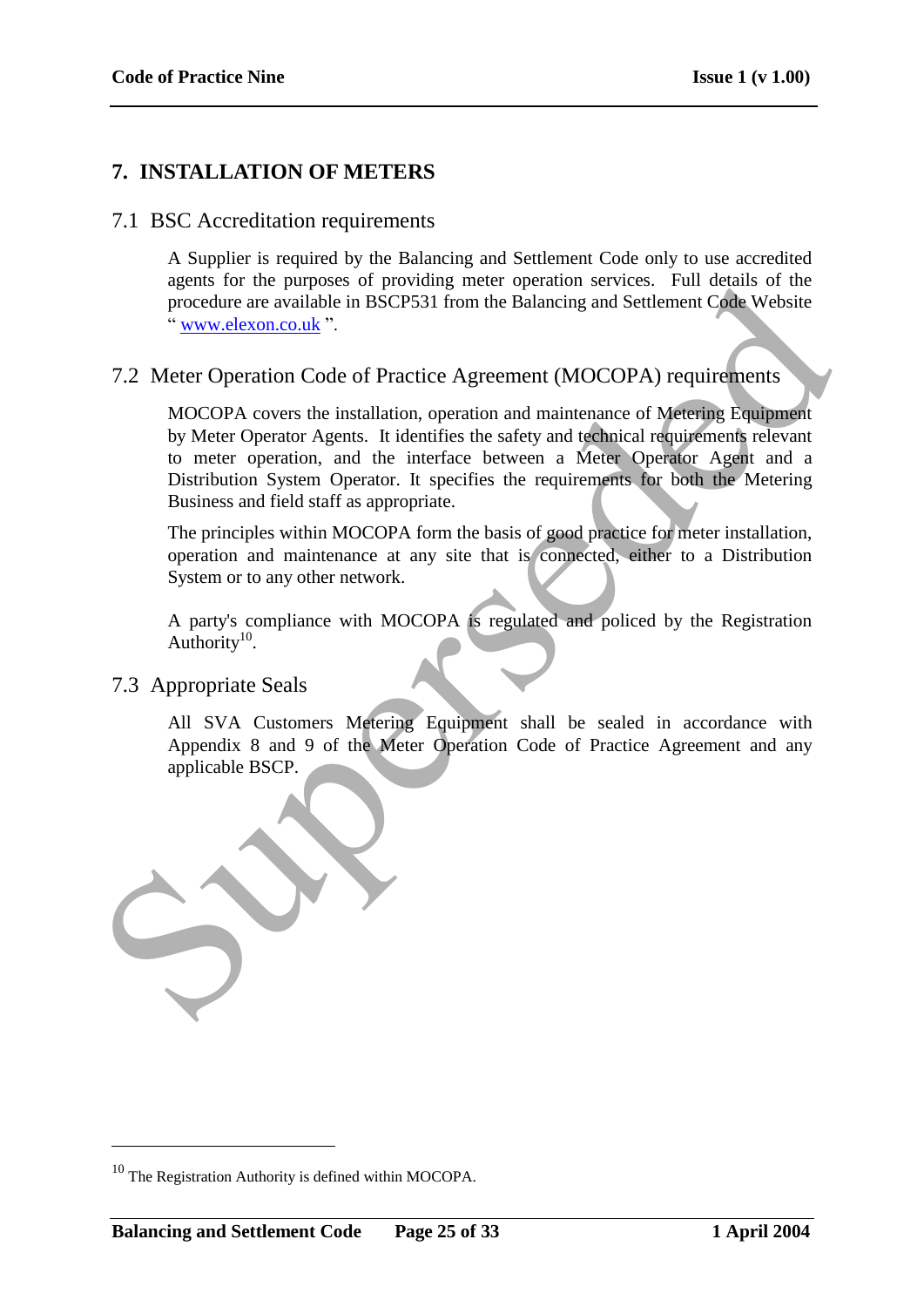# **8. DEFINED METERING POINTS AND POINT OF SUPPLY**

### 8.1 Responsibilities

8.1.1 Distribution System Operator Responsibilities

The Distribution System Operator is responsible for the service cable and the cut-out.

#### 8.1.2 Meter Operator Agent Responsibilities

The Meter Operator Agent shall install the Meter/s.

The conductors between the cut-out and the input terminals of the Meter shall be installed by, and be the responsibility of, the Meter Operator Agent.

The conductors between the Meter"s outgoing terminals and the consumer unit will be part of the SVA Customer"s installation but the responsibility of the Meter Operator Agent for connection.

8.2 Multi-rate Whole Current Meter – where the SVA Customer's installation does not directly connect with the installed Meter(s).

### 8.2.1 Installations with an Isolating Switch

Where an installation has an additional Meter, a timeswitch, teleswitch, or external isolating switch, then the Meter Operator Agent shall install these items. Also, the interconnecting wiring between the items up to the last item of equipment, for example an isolating switch or Meter before the 'consumer unit', would be installed and maintained by the Meter Operator Agent. However, any wiring between the final item of equipment and the 'consumer unit' would be part of the SVA Customer's installation. The Distribution System Operator is responsible for the service cable and the cut-out.<br>
S.1.2 Meter Operator Agent Responsibilities<br>
The Meter Operator Agent shall install the Meter's.<br>
The conductors between the cut-out a

#### Note:

The diagrams in this section of the Code of Practice are single phase examples only. These diagrams should not be taken as definitive wiring diagrams for any installation.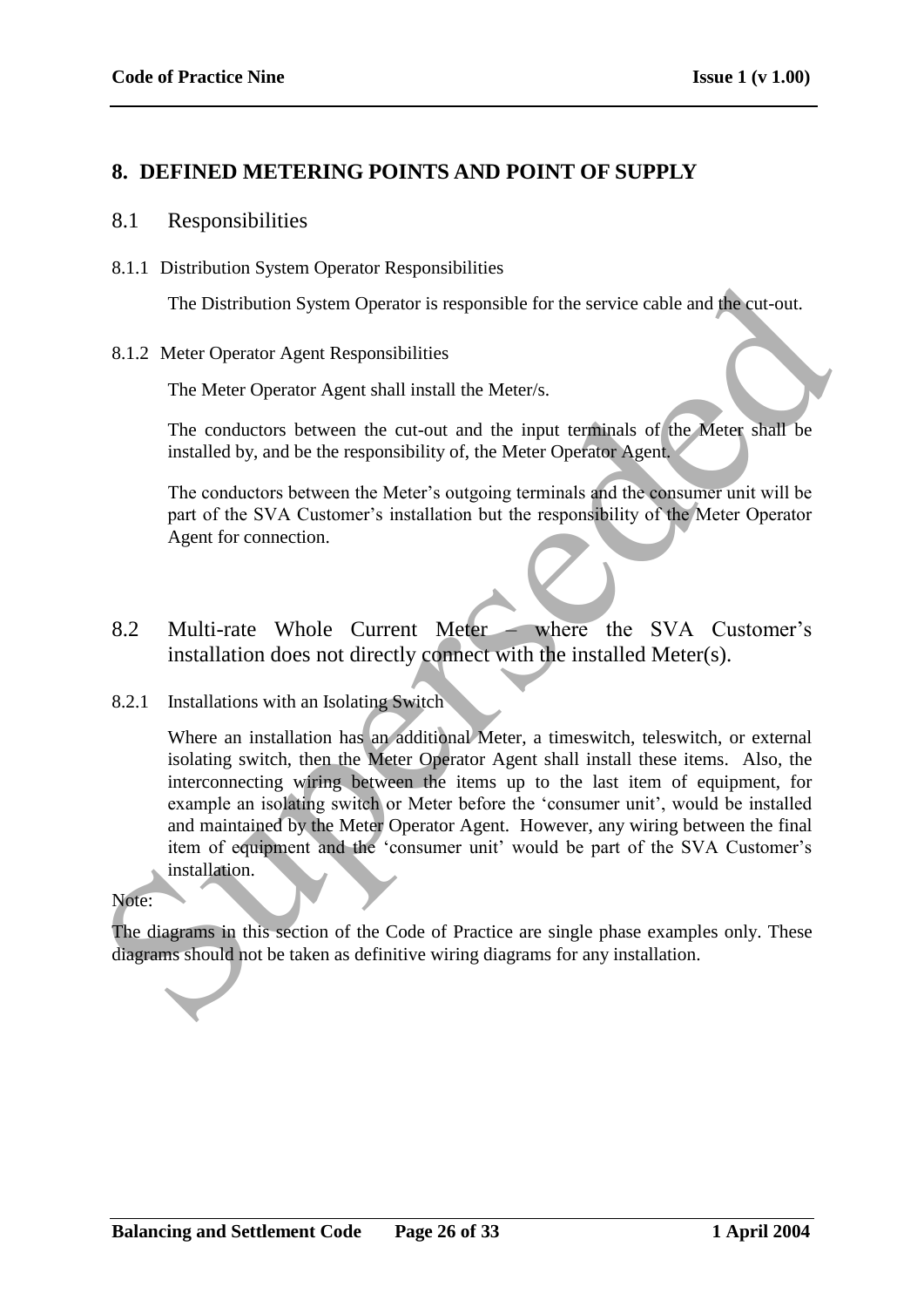## **Multi-rate Whole Current installation with a combined M1 and M2 Meter with Isolating Switches**

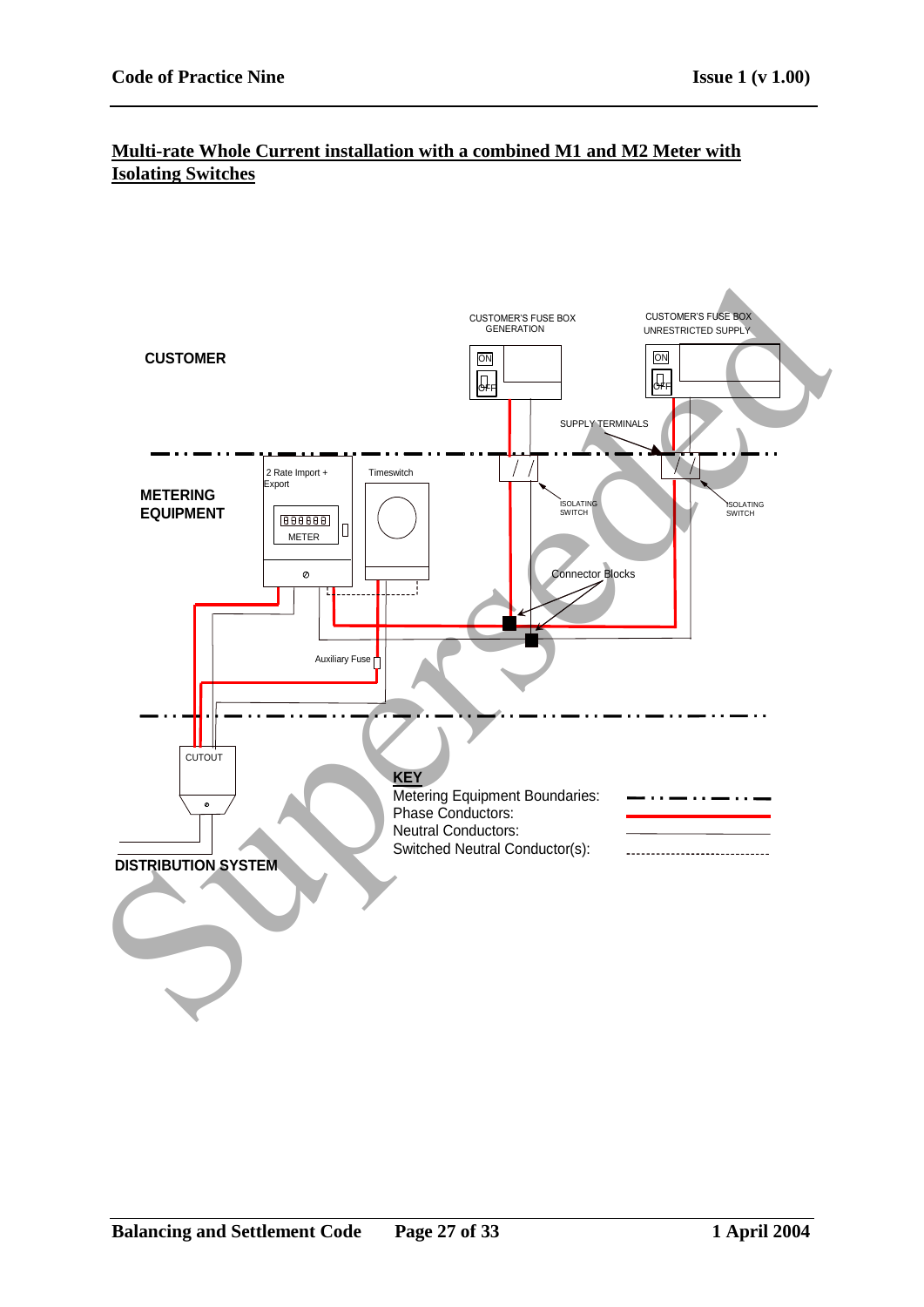# **Multi-rate Whole Current installation with separate M1 and M2 Meters with Isolating Switches**

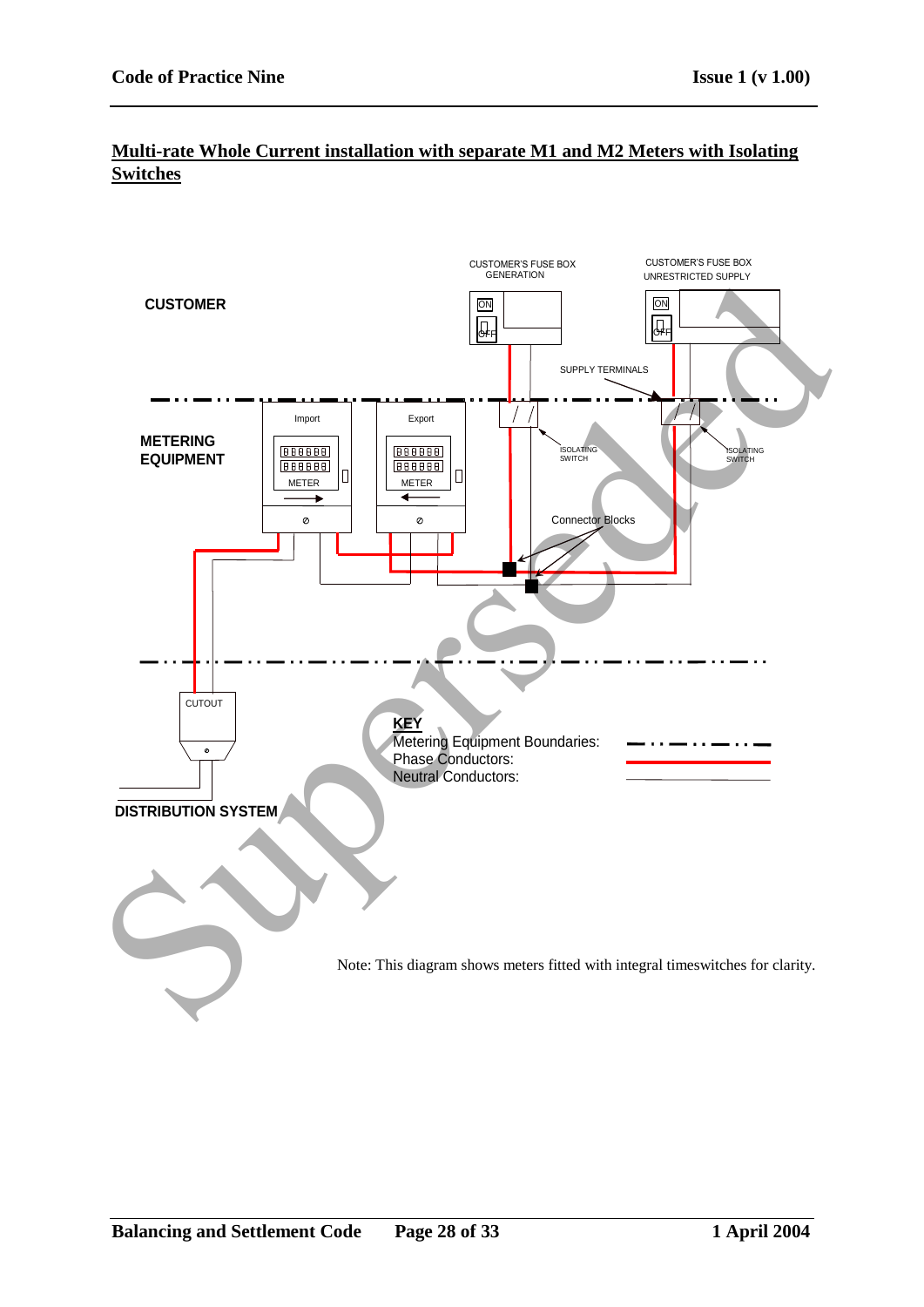

#### **Multi-rate Whole Current Meter with Isolating Switches and controlled Load**

## 8.3 Other Requirements

#### 8.3.1 Anti Fraud Devices

Where considered necessary by the Supplier, anti-fraud devices such as security blocks fitted between the cut-out and the meter, and plastic bubbles would be supplied and fitted by the Meter Operator Agent.

## 8.3.2 Outside Meter Cabinets

An outside meter cabinet will normally be considered the Customer's property and their responsibility to replace in the event of it being damaged.

### 8.3.3 High Risers and Laterals

Where the metering is situated within a communal metering area the risers are normally privately owned.

Where the metering is situated in the individual flats then the risers are normally owned by the Distribution System Operator.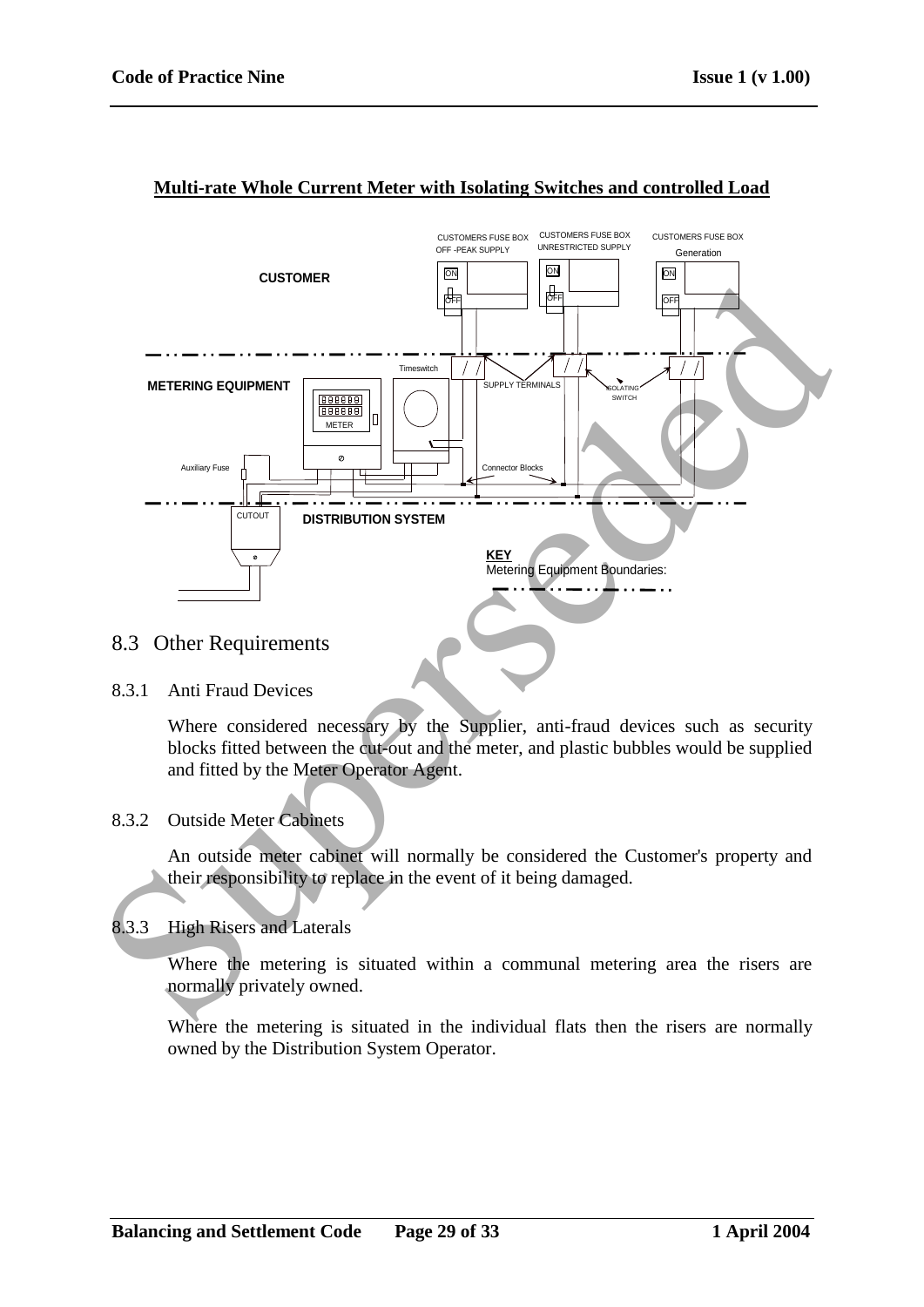# 8.4 Current Transformer Operated Metering Equipment

8.4.1 Provision of Test and Isolation facilities

For the purposes of meter connection by the Meter Operator Agent, the Current Transformers, meter panel, associated multicore cable, test/isolating facilities and voltage fuses will be provided by the Distribution System Operator or a contractor nominated by the SVA Customer.

8.4.2 Interface between Meter Operator Agent and Distribution System Operator

In normal circumstances the Meter Operator Agent to Distribution System Operator interface point will be the outgoing connections from the test/isolating facilities and the metering panel voltage fuses. Fourier and Source of the Distribution System Operator of a contractor<br>
nominated by the SVA Customer.<br>
8.4.2 Interface between Meter Operator Agent and Distribution System Operator<br>
In normal circumstances the Meter Opera

8.4.3 SVA Customer cabling

The cabling from the Distributor System Operator's cut-out or main fuse, through Current Transformers and into a SVA Customer's main switch is the property of the SVA Customer.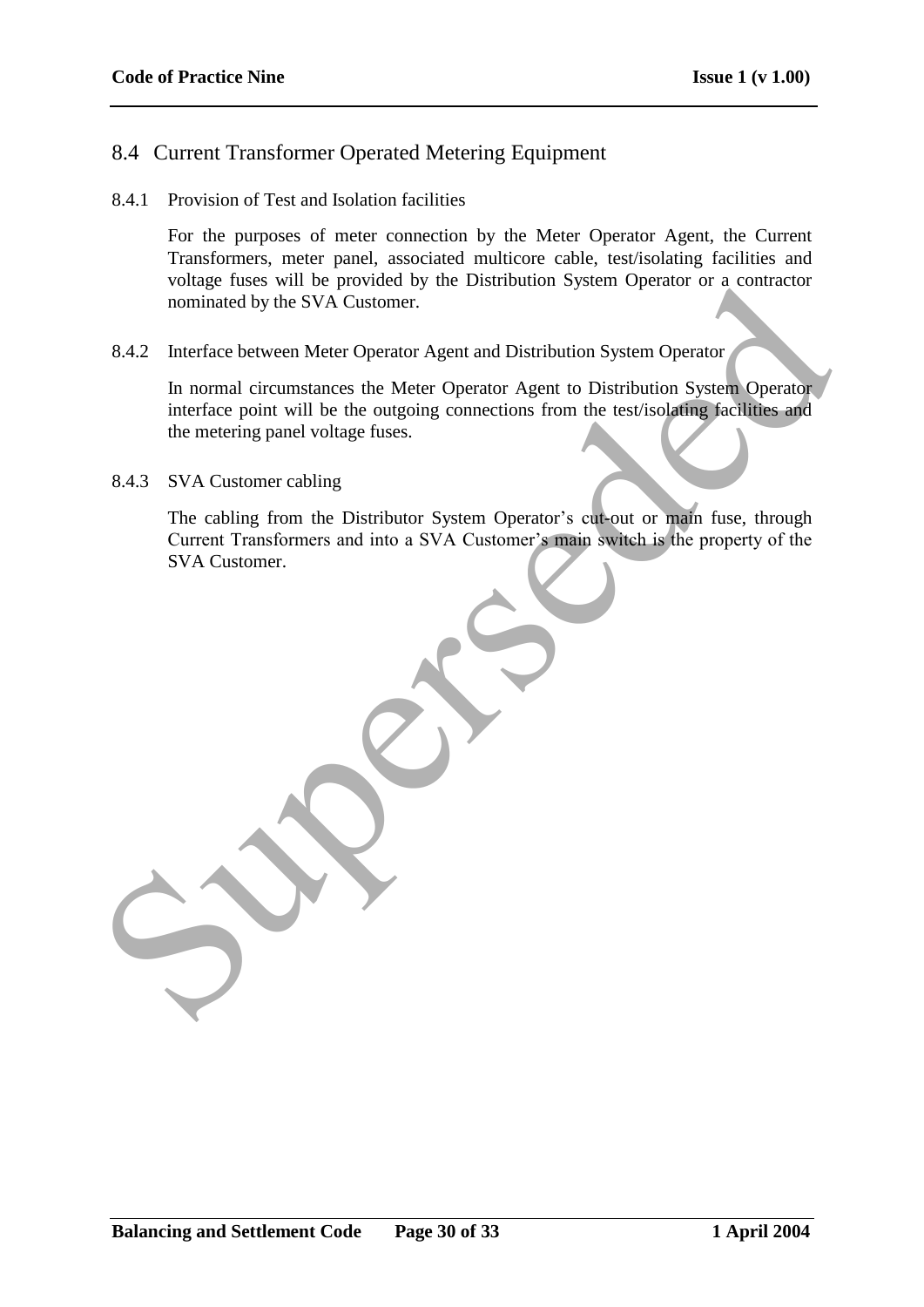# **Current Transformer Operated Metering Equipment**

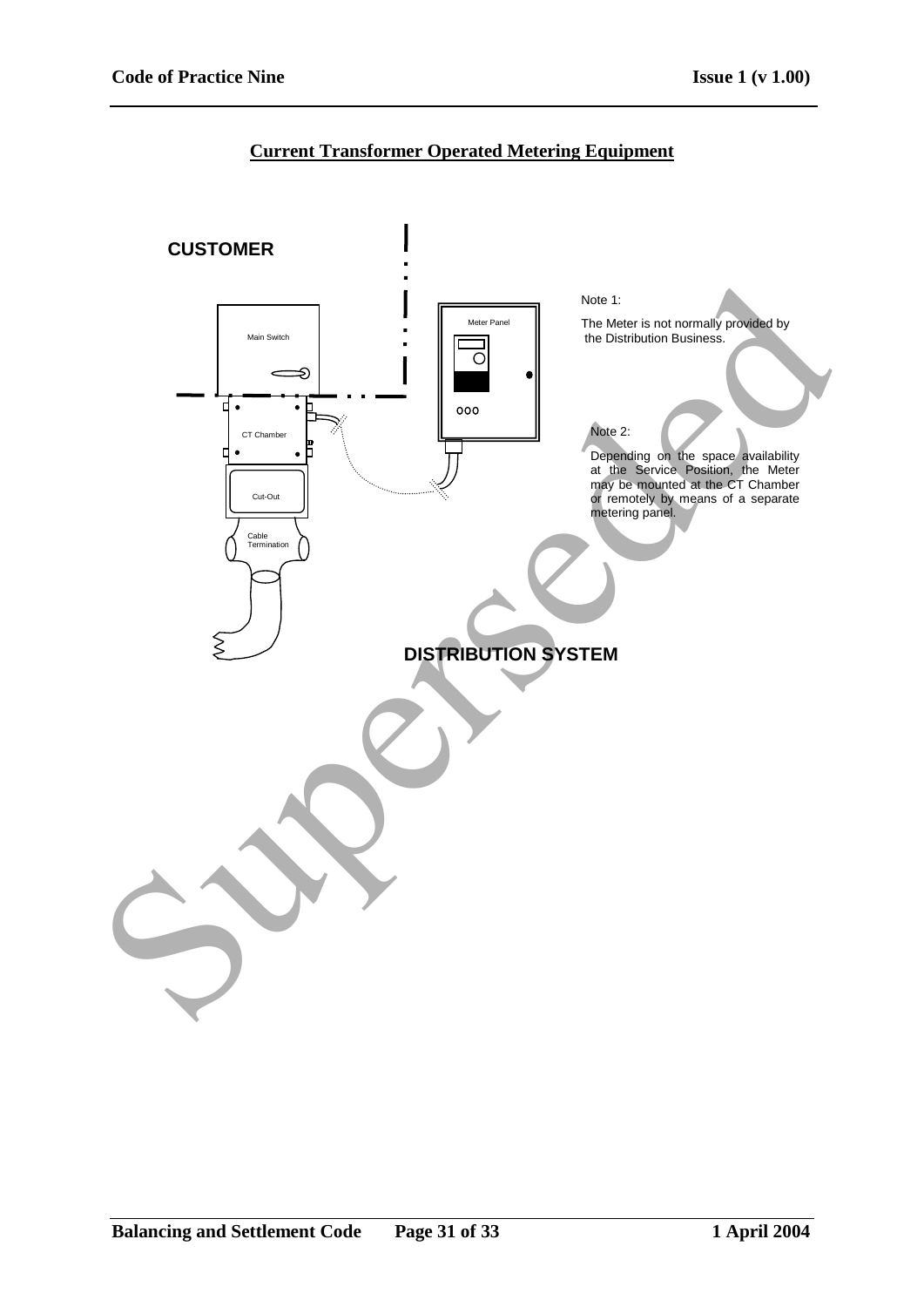# **9. PROVISION OF METERING EQUIPMENT**

The table below is for guidance on the provision and responsibility of selected items in any particular installation.

The term Equipment Owner (EO) has been used to identify the party responsible for providing the item of Meter Equipment or associated / ancillary equipment.

| providing the nem of include Equipment of associated / anemally equipment.                                  |                                   |                                            |  |  |  |
|-------------------------------------------------------------------------------------------------------------|-----------------------------------|--------------------------------------------|--|--|--|
| Note:- Not all items in the following table will be present in all installations.                           |                                   |                                            |  |  |  |
| <b>Table defining responsibilities for various items of Metering Equipment</b>                              |                                   |                                            |  |  |  |
| <b>Item</b>                                                                                                 | <b>Provider of</b><br>equipment   | <b>Field work</b><br><b>Responsibility</b> |  |  |  |
| (A)<br><b>All installations</b>                                                                             |                                   |                                            |  |  |  |
| Service cable                                                                                               | <b>LDSO</b>                       | <b>LDSO</b>                                |  |  |  |
| <b>High Risers and Laterals</b>                                                                             | EO or landlord                    | <b>LDSO</b>                                |  |  |  |
| Cut-out                                                                                                     | <b>LDSO</b>                       | <b>LDSO</b>                                |  |  |  |
| Main fuses (cut-out fuses)                                                                                  | <b>LDSO</b>                       | LDSO or MOA*                               |  |  |  |
| Circuit Breaker (or equivalent) (for larger)<br>installations)                                              | LDSO                              | LDSO or MOA*                               |  |  |  |
| Meter / Telemeter                                                                                           | EO <sup>1</sup>                   | <b>MOA</b>                                 |  |  |  |
| Timeswitch                                                                                                  | <b>EO</b>                         | <b>MOA</b>                                 |  |  |  |
| Teleswitch                                                                                                  | EO                                | <b>MOA</b>                                 |  |  |  |
| <b>Whole current installations</b><br><b>(B)</b>                                                            |                                   |                                            |  |  |  |
| Cables: cut-out to meter                                                                                    | EO                                | <b>MOA</b>                                 |  |  |  |
| Cables: from meter to SVA Customer<br>owned switchgear                                                      | <b>SVA</b><br>Customer/contractor | $MOA^*$ to connect                         |  |  |  |
| Isolating switch                                                                                            | EO                                | <b>MOA</b>                                 |  |  |  |
| Connector blocks                                                                                            | EO                                | <b>MOA</b>                                 |  |  |  |
| Cables: between meter and other EO<br>supplied apparatus or between other<br>items of EO supplied apparatus | EO                                | <b>MOA</b>                                 |  |  |  |
| Revenue Protection equipment                                                                                | Supplier/EO                       | <b>MOA</b>                                 |  |  |  |
|                                                                                                             |                                   |                                            |  |  |  |

#### **Table defining responsibilities for various items of Metering Equipment**